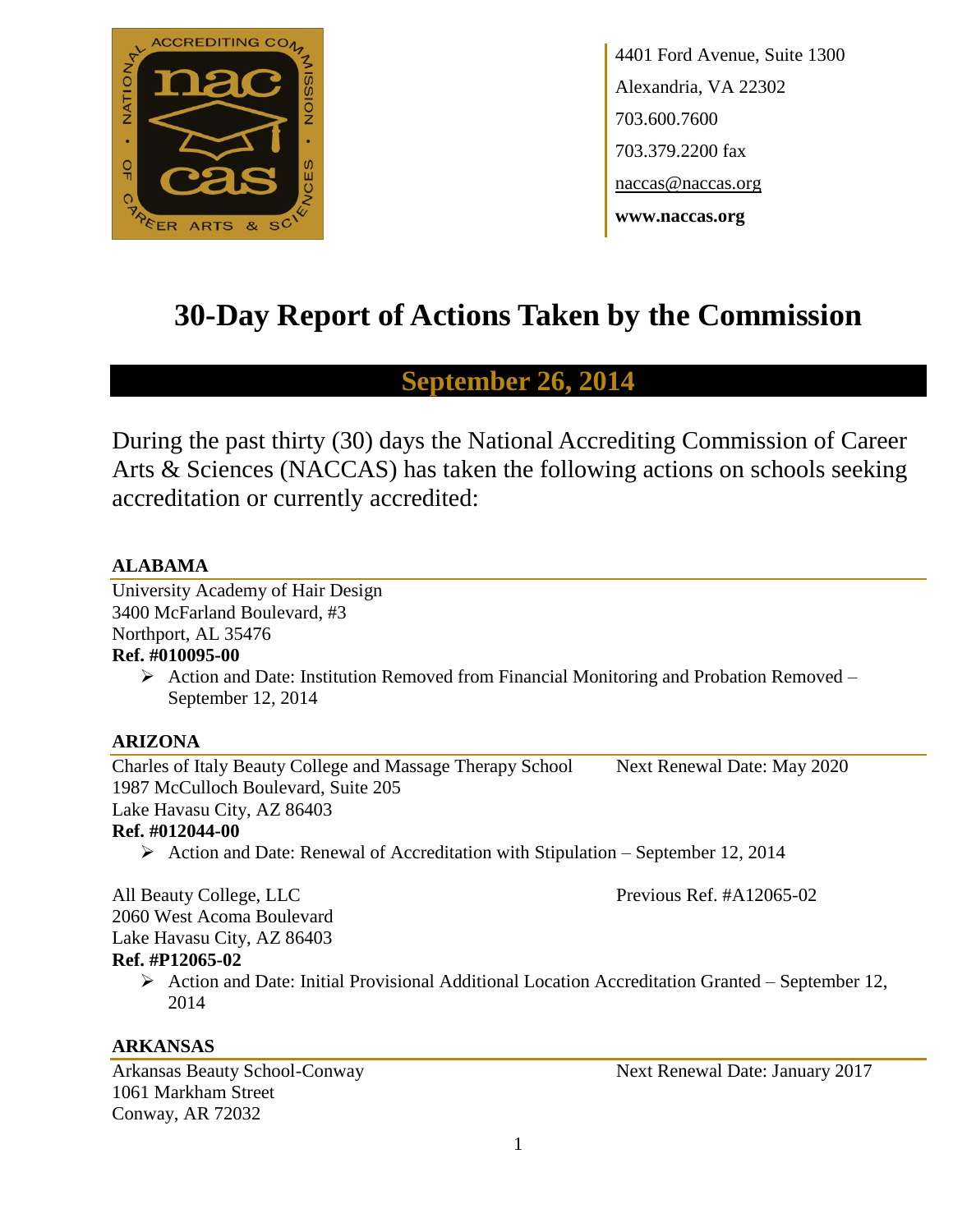#### **Ref. #013029-00**

 $\triangleright$  Action and Date: Renewal of Accreditation with a Directive – September 12, 2014

Arkansas Beauty School – Little Rock 5108 Baseline Road Little Rock, AR 72209 **Ref. #013030-00**  $\triangleright$  Action and Date: Change of Control and Change of Name Approved (Met Stipulation) – September 16, 2014 • Previous Ownership: Arkansas Beauty School, Inc. 100% Ms. Patricia Ray 50% Mr. Kenneth Ray 50% • New Ownership: Lacoda Management Co, Inc. 100% Larry Robinson 50% Carol Robinson 50% Previous Name: Arkansas Beauty School

New Name: Arkansas Beauty School – Little Rock

# **CALIFORNIA**

Newberry School of Beauty 16852 Devonshire Street Granada Hills, CA 91344

#### **Ref. #014085-00**

- Action and Date: Removal of Program Acknowledged September 3, 2014
- Program Removed: Teacher Training 600 Clock Hours

Bellus Academy 13266 Poway Road Poway, CA 92064 **Ref. #014240-00**

- Action and Date: Program Name Change Acknowledged September 3, 2014
- Previous Program Name: Esthetics 102 750 Clock Hours
- New Program Name: Esthetician 102 750 Clock Hours

Salon Success Academy Next Renewal Date: January 2018

2097 Compton Avenue, Suite 201 Corona, CA 92881 **Ref. #014122-00**

Action and Date: Renewal of Accreditation and Probation Removed – September 12, 2014

Universal College of Beauty, Inc. Next Renewal Date: January 2019 8619 South Vermont Avenue Los Angeles, CA 90044 **Ref. #014082-00**

 $\triangleright$  Action and Dated: Renewal of Accreditation with a Directive – September 12, 2014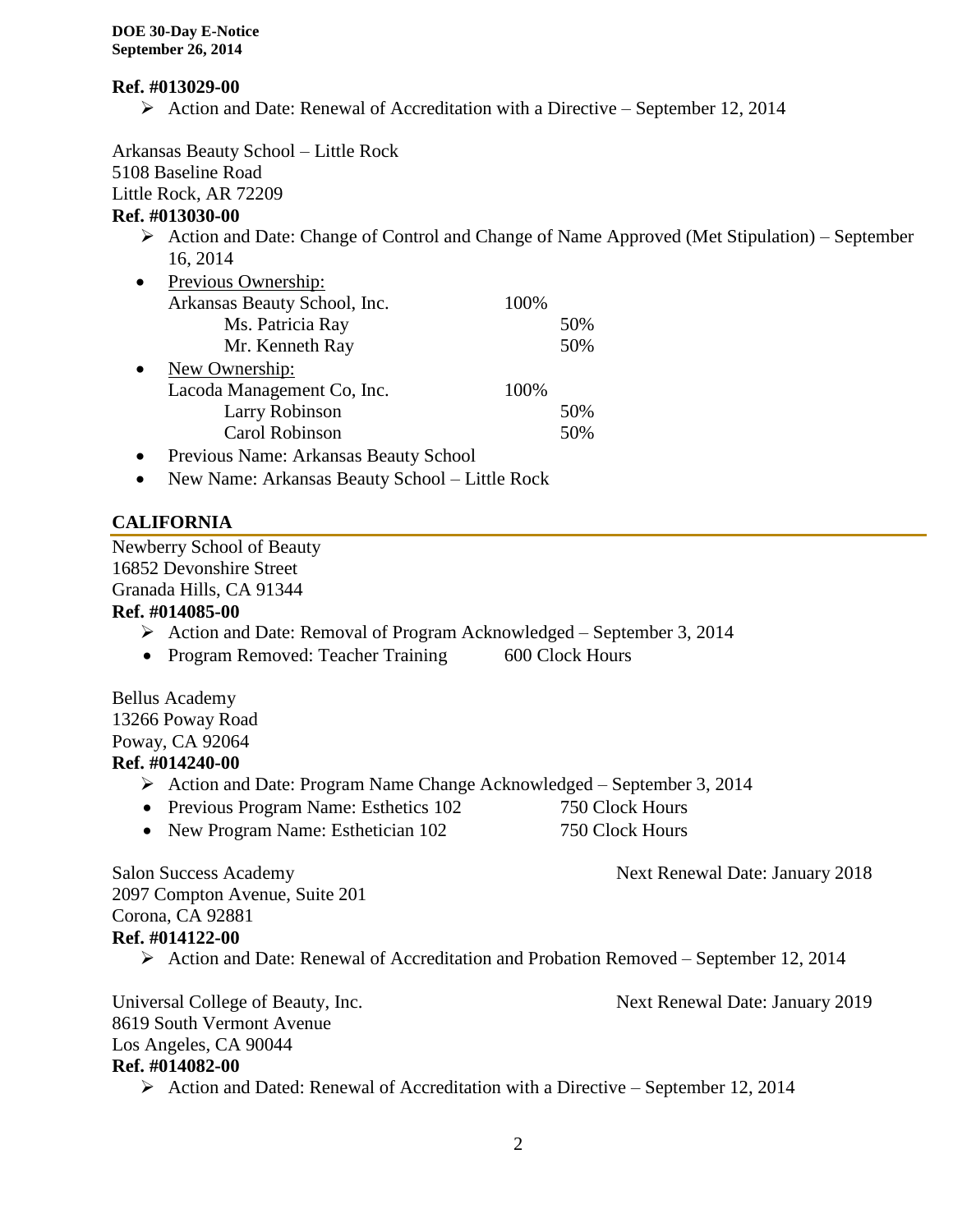TONI & GUY Hairdressing Academy Next Renewal Date: January 2018 1358  $5<sup>th</sup>$  Street Santa Monica, CA 90401 **Ref. #014216-00**

 $\triangleright$  Action and Date: Renewal of Accreditation – September 12, 2014

Design's School of Cosmetology Next Renewal Date: May 2019 2727 Buena Vista Drive #105 Paso Robles, CA 93446 **Ref. #014326-00**

Action and Date: Renewal of Accreditation and Probation Removed – September 12, 2014

Bellus Academy 13266 Poway Road Poway, CA 92064

### **Ref. #014240-00**

- Action and Date: Addition of New Program Approved with Stipulation September 12, 2014
- New Program: Barbering 1500 Clock Hours

Palace Beauty College 1517 South Western Avenue

Los Angeles, CA 90006

#### **Ref. #014334-00**

 $\triangleright$  Action and Date: Addition of New Program Approved with Directive – September 12, 2014

Diamond Beauty College Next Renewal Date: January 2017

10301 Garvey Avenue, Suite 200 South El Monte, CA 91733 **Ref. #014382-00**

> Action and Date: Renewal of Accreditation and Non-Substantive to Substantive Expansion of Campus Approved with Stipulation – September 12, 2014

Toni & Guy Hairdressing Academy Next Renewal Date: January 2018

3400 Bristol Street

Costa Mesa, CA 92626

#### **Ref. #B14216-02**

 $\triangleright$  Action and Date: Renewal of Accreditation – September 12, 2014

Design's School of Cosmetology Next Renewal Date: May 2019 5572 Springdale Avenue Pleasanton, CA 94588 **Ref. #B14326-01**

Action and Date: Renewal of Accreditation and Probation Removed – September 12, 2014

Salon Success Academy Next Renewal Date: January 2018 16803 Arrow Boulevard Fontana, CA 92335 **Ref. #B14122-04**

Action and Date: Renewal of Accreditation and Probation Removed – September 12, 2014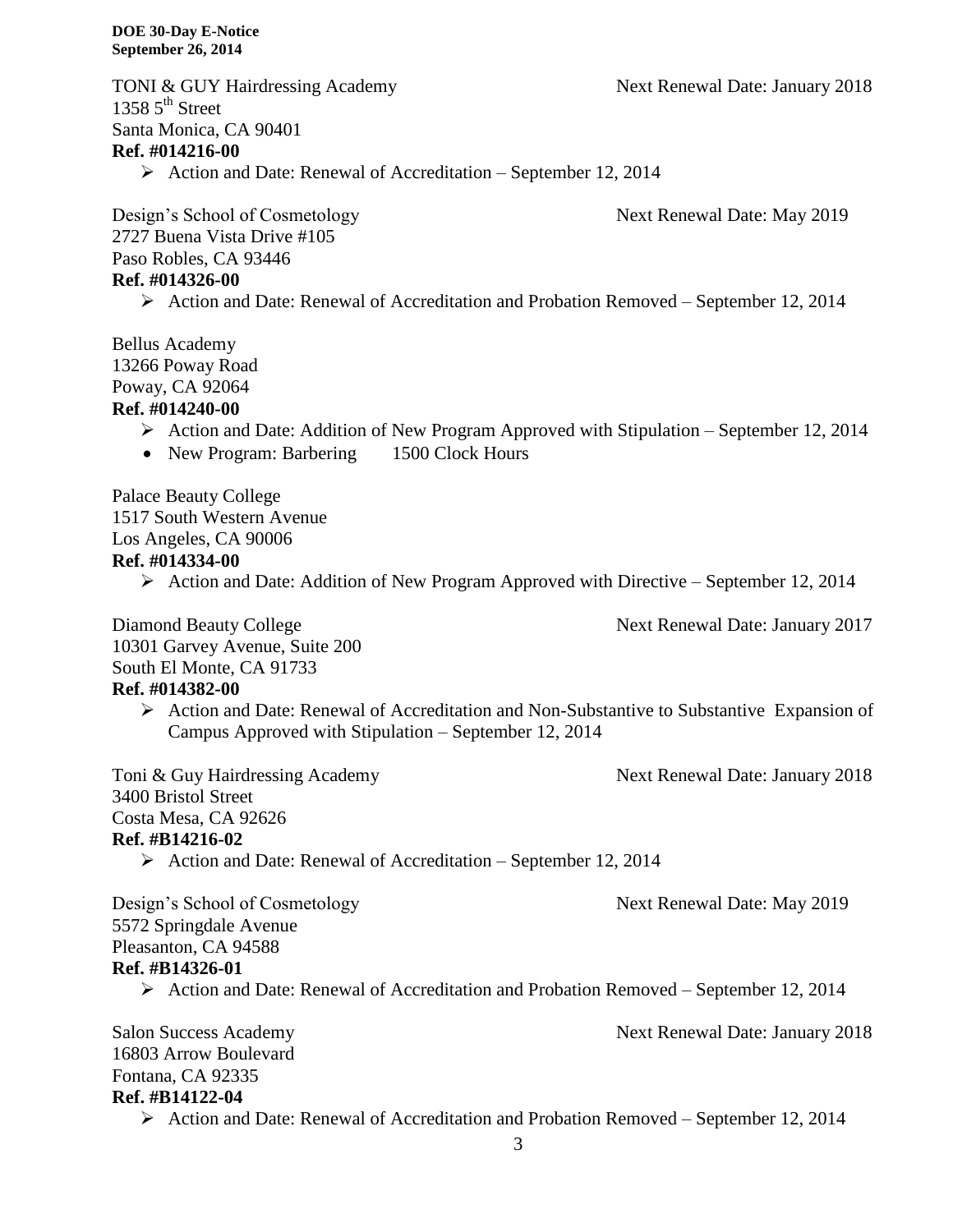1915 West Redlands Boulevard, Suite 111 Redlands, CA 92373 **Ref. #B14122-03** Action and Date: Renewal of Accreditation and Probation Removed – September 12, 2014 Academy of Esthetics and Cosmetology 1242 San Fernando Road San Fernando, CA 91340 **Ref. #014343-00** Action and Date: Non-Substantive Addition of New Program Acknowledged with Stipulation – September 15, 2014 • New Program: Barber Crossover for Cosmetology 400 Clock Hours Academy of Esthetics and Cosmetology 1242 San Fernando Road San Fernando, CA 91340

Salon Success Academy Next Renewal Date: January 2018

#### **Ref. #014343-00**

- Action and Date: Non-Substantive Addition of New Program Acknowledged with Stipulation September 15, 2014
- New Program: Cosmetology Crossover for Barber 400 Clock Hours

Newberry School of Beauty 16852 Devonshire Street Granada Hills, CA 91344 **Ref. #014085-00**

- Action and Date: Addition of New Program Approved September 12, 2014
- New Program: Barbering 1500 Clock Hours

David's Academy of Beauty 8652 East Whittier Boulevard Pico Rivera, CA 90660 **Ref. #014328-00**

- Action and Date: Addition of New Program Approved September 12, 2014
- New Program: Cosmetology Barber Crossover 400 Clock Hours

David's Academy of Beauty 8652 East Whittier Boulevard Pico Rivera, CA 90660 **Ref. #014328-00**

 $\triangleright$  Action and Date: Institution Removed from Probation – September 12, 2014

David's Academy of Beauty 8652 East Whittier Boulevard

Pico Rivera, CA 90660

#### **Ref. #014328-00**

- Action and Date: Addition of New Program Approved September 12, 2014
- New Program: Barbering 1500 Clock Hours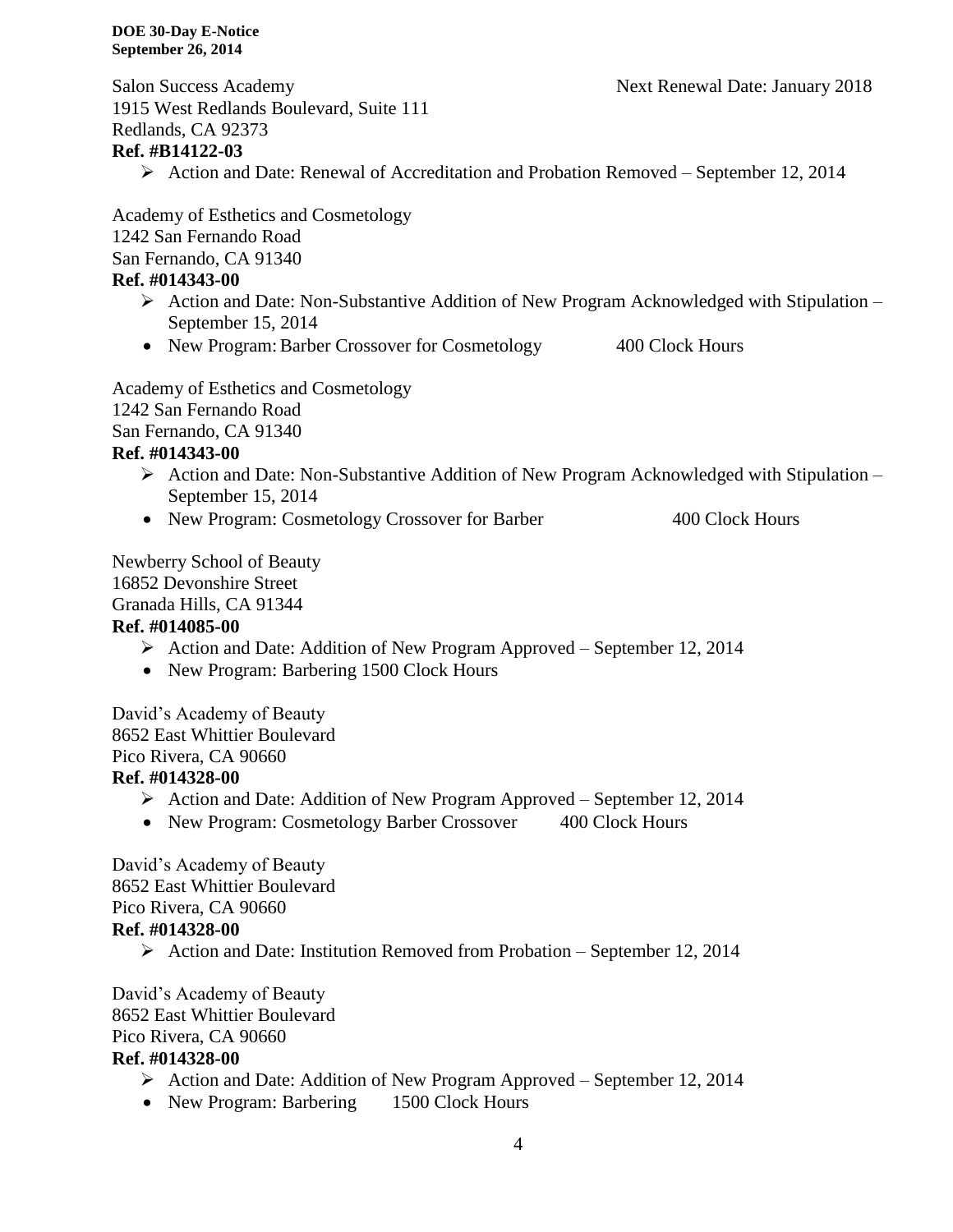Royale College of Beauty 27485 Commerce Center Drive Temecula, CA 92590

# **Ref. #014307-00**

 $\triangleright$  Action and Date: Institution Removed from Financial Monitoring – September 12, 2014

The Cosmo Factory Cosmetology Academy 131-B Front Street Santa Cruz, CA 95060

# **Ref. #014389-00**

 $\triangleright$  Action and Date: Institution Removed from Financial Monitoring and Probation Removed – September 12, 2014

Wayne's College of Beauty

1271 North Main Street

Salinas, CA 93906

# **Ref. #014384-00**

- Action and Date: Addition of New Program Approved September 12, 2014
- New Program: Barbering 1500 Clock Hours

Flair Beauty College 18914 Soledad Canyon Road Canyon Country, CA 91351

# **Ref. #014356-00**

 Action and Date: Change of Control Visit Acknowledged and Accreditation Continued – September 12, 2014

Beyond 21<sup>st</sup> Century Beauty Academy 13640 Imperial Highway, Suite 6, 7, & 8 Santa Fe Springs, CA 90670 **Ref. #014350-00**

- $\triangleright$  Action and Date: Addition of New Program Approved with a Recommendation for Improvement September 12, 2014
- New Program: Barbering 1500 Clock Hours

CR'U Institute of Cosmetology and Barbering

11889 Valley View Street

Garden Grove, CA 92845

# **Ref. #014203-00**

- Action and Date: Change of Control Category 2 Approved September 12, 2014
- Previous Ownership: Vocational Opportunities LLC 100.00% Robert Faye 66.66% Craig Hanriot 33.33% • New Ownership: CR'U Institute of Cosmetology and Barbering, Inc. 100.00% Craig Hanriot 50.00% Seth Caplan 50.00%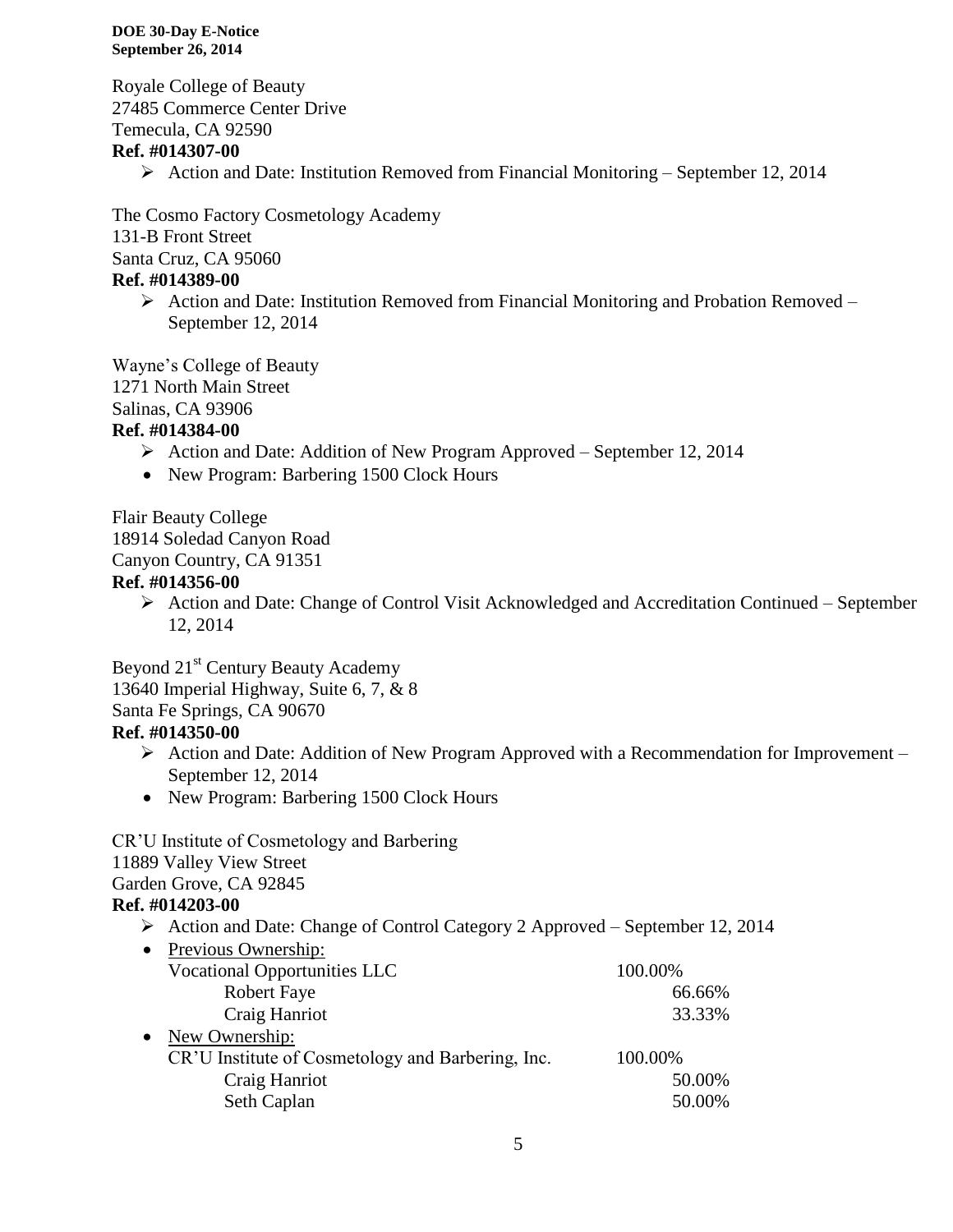Elite Beauty College 8528 Westminster Boulevard Westminster, CA 92683 **Ref. #014321-00**

> $\triangleright$  Action and Date: Withdrawal of Accreditation with the Right to Appeal and Probation Continued – September 12, 2014

California Hair Design Academy 8011 University Avenue, Suite A-2 La Mesa, CA 91941 **Ref. #014056-00**

- Action and Date: Non-Substantive Addition of New Program with Stipulation September 16, 2014
- New Program: Barber Crossover 400 Clock Hours

California Hair Design Academy 970 Broadway, Suite 110 Chula Vista, CA 91941

- $\triangleright$  Action and Date: Non-Substantive Addition of New Program with Stipulation September 16, 2014
- New Program: Barber Crossover 400 Clock Hours

Hinton Barber College 1800 Springs Road Vallejo, CA 94591

# **Ref. #014386-00**

- $\triangleright$  Action and Date: Non-Substantive Expansion of Campus Acknowledged with Stipulations September 16, 2014
- Expanded Campus Facility: 1035 Tennessee Street, Vallejo, CA 94590

W Academy of Salon and Spa 520 San Ramon Valley Boulevard Danville, CA 94526 **Ref. #014390-00**

> Action and Date: Renewal of Accreditation merged with Change of Location Visit Deferred and Placed on Monitoring (Satisfactory Academic Progress) – September 12, 2014

Paul Mitchell – The School 3309 Hyland Avenue, Suite J Costa Mesa, CA 92626 **Ref. #B54029-01**

> Action and Date: Certification of Annual Report Data(CARD) Initiative Accepted with two Directives – September 23, 2014

Paul Mitchell The School 410 A Street San Diego, CA 92101

# **Ref. #B54029-04**

 Action and Date: Certification of Annual Report Data(CARD) Initiative Accepted with two Directives – September 23, 2014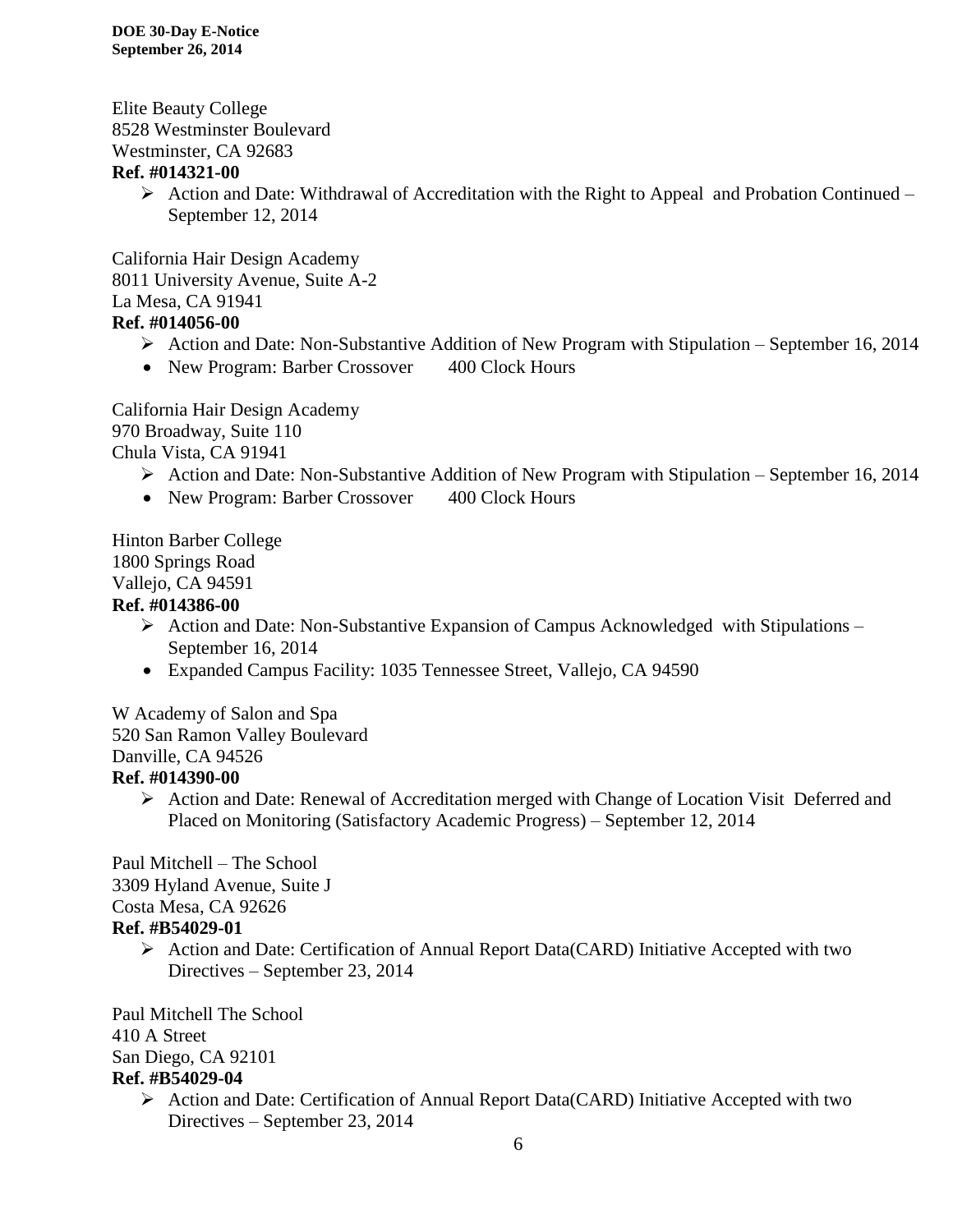# **COLORADO**

National Beauty College 7045 Pecos Street, #A Denver, CO 80221 **Ref. #054055-00**

- Action and Date: Program Name Change Acknowledged September 3, 2014
- Previous Program Name: Esthetician 20 Credit Hours
- New Program Name: Esthetics 20 Credit Hours

The Salon Professional Academy 4388 Austin Bluffs Parkway Colorado Springs, CO 80918 **Ref. #015047-00**

 $\triangleright$  Action and Date: Change of Ownership Visit Acknowledged and Accreditation Continued – September 12, 2014

Glenwood Beauty Academy 51241 Highway 6 West Glenwood Plaza, Suite 1 Glenwood Springs, CO 81601 **Ref. #015031-00**

 $\triangleright$  Action and Date: Institution Removed from Probation – September 12, 2014

# **CONNECTICUT**

Marinello School of Beauty 1000 Main Street East Hartford, CT 06108 **Ref. #016003-00**

> $\triangleright$  Action and Date: Institution Removed from Reporting Requirement (Draft Cohort Default Rates) – September 12, 2014

# **DELAWARE**

American Beauty Academy  $200$  West  $9<sup>th</sup>$  Street Wilmington, DE 19801

# **Ref. #B30034-02**

 $\triangleright$  Action and Date: Institution Removed from Monitoring (Licensure) with a Directive – September 23, 2014

# **FLORIDA**

North Florida Cosmetology Institute, Inc. 2424 Allen Road Tallahassee, FL 32312 **Ref. #019101-00**

 Action and Date: Institution Continued on Monitoring (Placement) and Placed on Monitoring (Enrollment Agreements) – September 12, 2014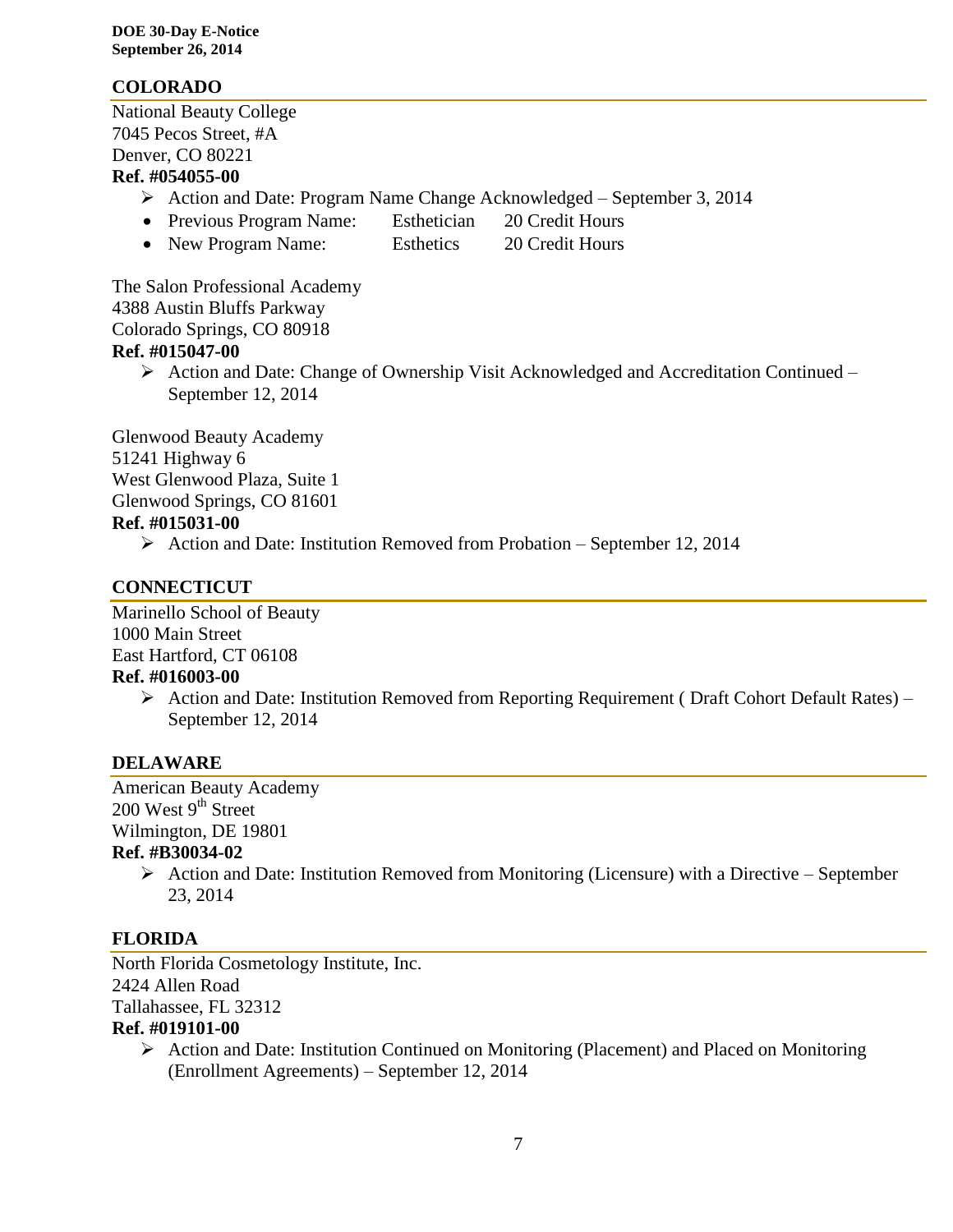Nouvelle Institute Next Renewal Date: September 2020

3271 Northwest  $7<sup>th</sup>$  Street, Suite 106 Miami, FL 33125 **Ref. #019093-00**

 $\triangleright$  Action and Date: Renewal of Accreditation – September 12, 2014

Manhattan Hairstyling Academy 4315 South Manhattan Avenue Tampa, FL 33611 **Ref. #019041-00**

Action and Date: Institution Placed on Financial Reporting Requirement – September 12, 2014

Manhattan Hairstyling Academy 2317 East Fletcher Avenue Tampa, FL 33612

#### **Ref. #B19041-01**

Action and Date: Institution Placed on Financial Reporting Requirement – September 12, 2014

Manhattan Hairstyling Academy 3244 Lithia Pinecrest#103-104 Valrico, FL 33594 **Ref. #B19041-02**

Action and Date: Institution Placed on Financial Reporting Requirement – September 12, 2014

Manhattan Hairstyling Academy 2800 North MacDill Avenue, Suite Q &R Tampa, FL 33607

#### **Ref. #B19041-03**

Action and Date: Institution Placed on Financial Reporting Requirement – September 12, 2014

Manhattan Hairstyling Academy 6401 West Waters Avenue Tampa, FL 33634

# **Ref. #B19041-04**

Action and Date: Institution Placed on Financial Reporting Requirement – September 12, 2014

Manhattan Hairstyling Academy 1522 U.S. Highway 41 North Inverness, FL 34450 **Ref. #P19041-05**

Action and Date: Institution Placed on Financial Reporting Requirement – September 12, 2014

Bly's School of Cosmetology 1405 North West 6<sup>th</sup> Street, Suite 110-120 Gainesville, FL 32601-4021

#### **Ref. #019133-00**

 $\triangleright$  Action and Date: Institution Placed on Financial Monitoring – September 12, 2014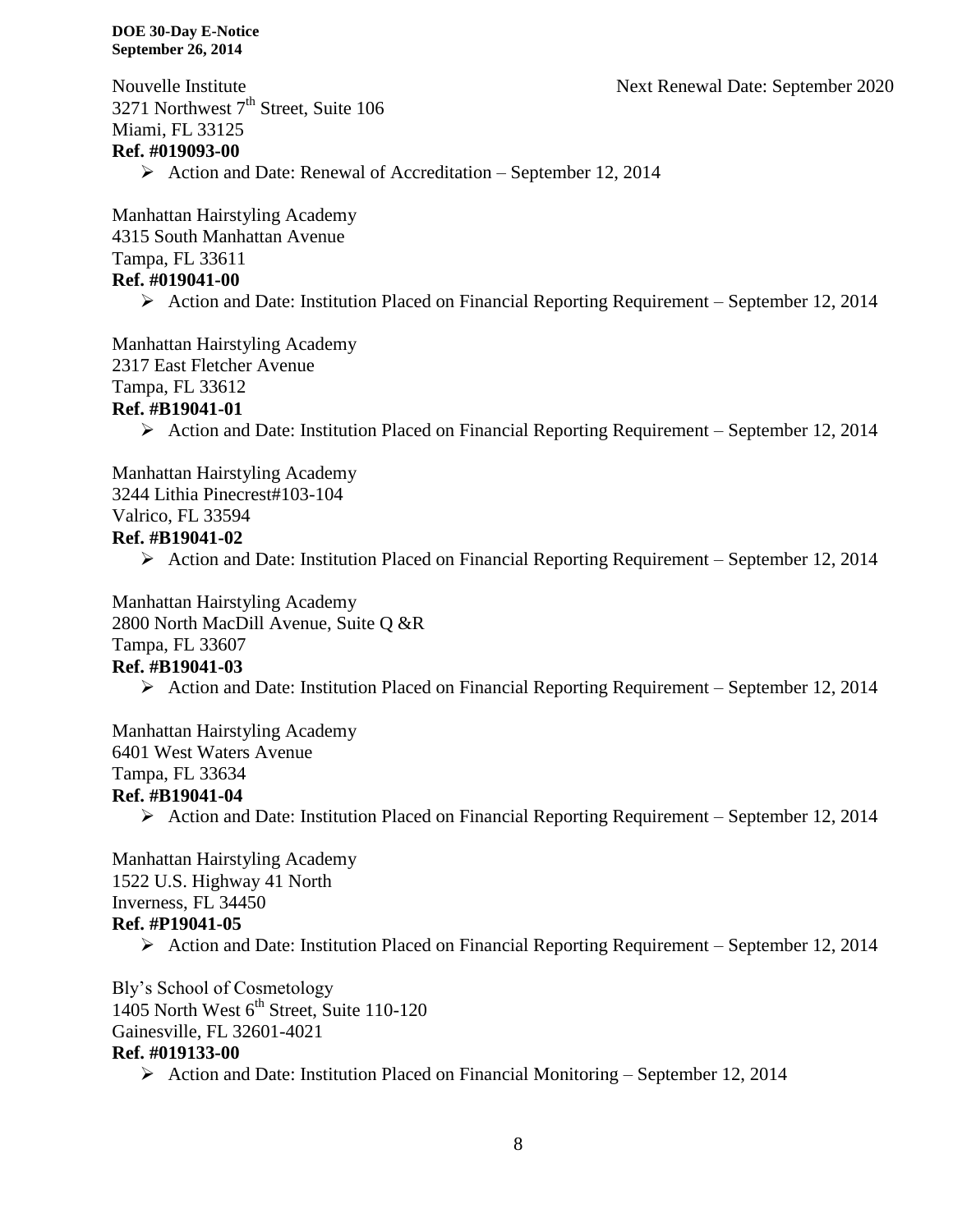Paul Mitchell The School Miami 8905 Dadeland Boulevard Miami, FL 33156 **Ref. #019110-00** Action and Date: Non-Substantive Change in Ownership Approved – September 12, 2014 • Previous Ownership: Hi Tech The School of Cosmetology, Inc. 100% Hector Gonzalez 33.33% Luiz Madruga 30.00% Abraham Baroukh 18.33% Joseph Licci 18.33% • New Ownership: Hi Tech The School of Cosmetology, Inc. 100% Hector Gonzalez 33.33% Abraham Baroukh 33.33% Joseph Licci 33.33% Hollywood Institute of Beauty Careers Next Renewal Date: September 2017 7587-7599 South Dixie Highway Previous Ref. #P19103-02 West Palm Beach, FL 33405 **Ref. #B19103-02** Action and Date: Full Additional Location Accreditation Granted – September 12, 2014 Nouvelle Institute Next Renewal Date: September 2020 500 West 49 Street, Second Floor Hialeah, FL 33012 **Ref. #B19093-01**  $\triangleright$  Action and Date: Renewal of Accreditation – September 12, 2014 The Salon Professional Academy – Melbourne 1700 West New Haven Avenue, Suite 540A Melbourne, FL 32904 **Ref. #019084-00** Action and Date: Institution Removed from Financial Monitoring – September 12, 2014 The Salon Professional Academy 1388 Colonial Boulevard Fort Myers, FL 33907 **Ref. #019126-00** Action and Date: Institution Continued on Financial Monitoring – September 12, 2014 Cozmo Beauty School 10347 Bonita Beach Road, Unit 103 Bonita Springs, FL 34135 **Ref. #019118-00** Action and Date: Institution Removed from Financial Monitoring – September 12, 2014

Beauty Anatomy Institute of Cosmetology and Wellness 1901 North Federal Highway #201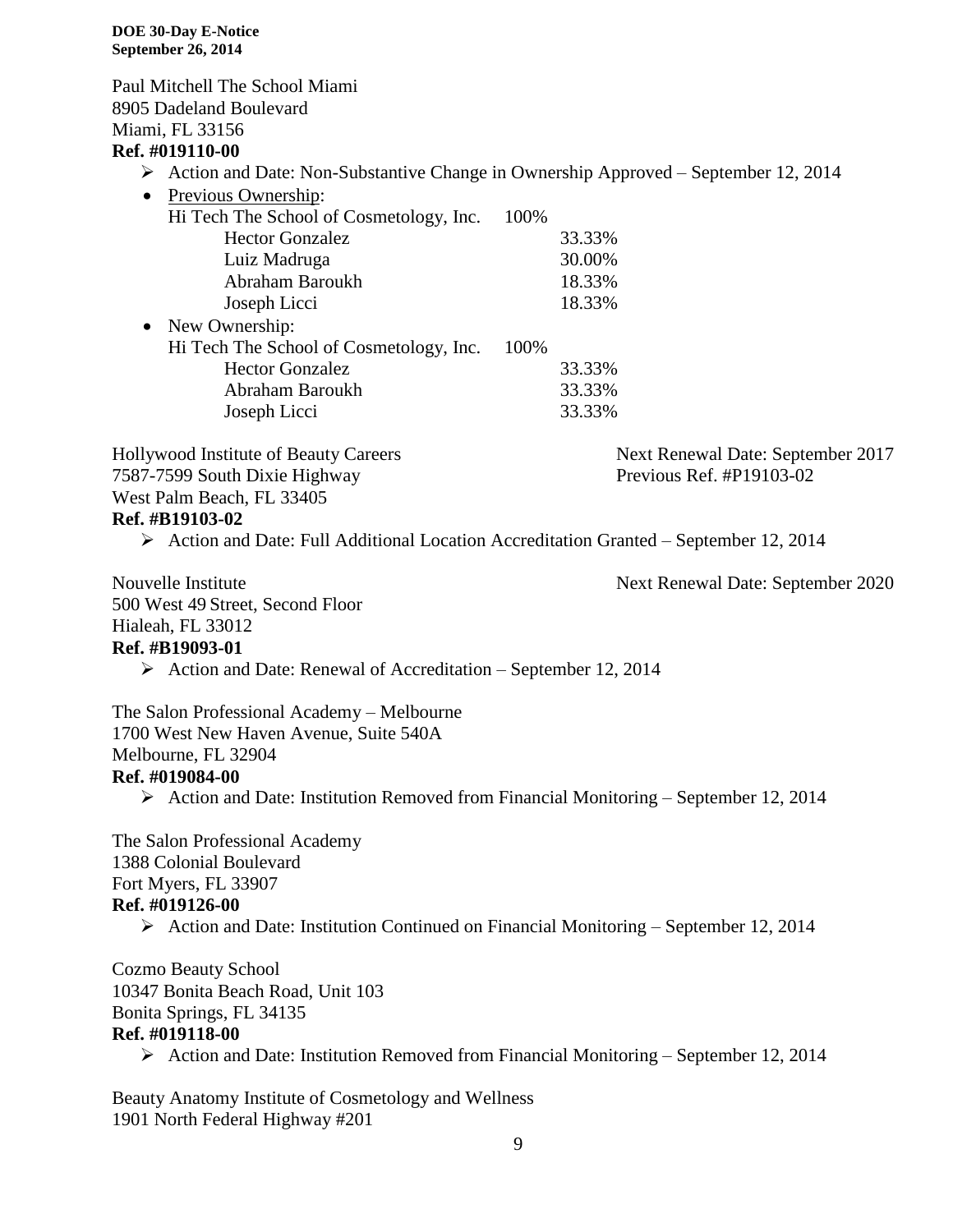Pompano Beach, FL 33062 **Ref. #019137-00**

 $\triangleright$  Action and Date: Change of Location Visit Acknowledged and Accreditation Continued – September 12, 2014

Manhattan Hairstyling Academy 4315 South Manhattan Avenue Tampa, FL 33611

# **Ref. #019041-00**

 Action and Date: Institution Removed from Reporting Requirement (Draft Cohort Default Rates) – September 12, 2014

Hollywood Institute of Beauty Careers

1440 JFK Causeway, Suite 100

North Bay Village, FL 33141

# **Ref. #B19103-01**

- Action and Date: Non-Substantive Addition of New Program Acknowledged with Stipulation September 16, 2014
- New Program: Barber 1200 Clock Hours

Paul Mitchell The School Orlando

1285 Oviedo Mall Boulevard

Oviedo, FL 32765

# **Ref. #B54029-03**

 $\triangleright$  Action and Date: Certification of Annual Report Data(CARD) Initiative Accepted with two Directives – September 23, 2014

Paul Mitchell The School Tampa 14210 North Nebraska Avenue Tampa, FL 33613 **Ref. #B54029-05**

> Action and Date: Certification of Annual Report Data(CARD) Initiative Accepted with two Directives – September 23, 2014

# **GEORGIA**

Dalton Institute of Esthetics and Cosmetology 100 West Walnut Avenue, Suite 126 Dalton GA 30720 **Ref. #020036-00**

# Action and Date: Non-Substantive Change of Ownership Acknowledged – September 8, 2014

• Previous Ownership: Dalton Institute of Esthetics and Cosmetology, Inc. 100% Monica Wheeler 100% • New Information: Dalton Institute of Esthetics and Cosmetology, Inc. 100% Monica Wheeler 80% Richard Pacheco 10% Brooke Pacheco 10%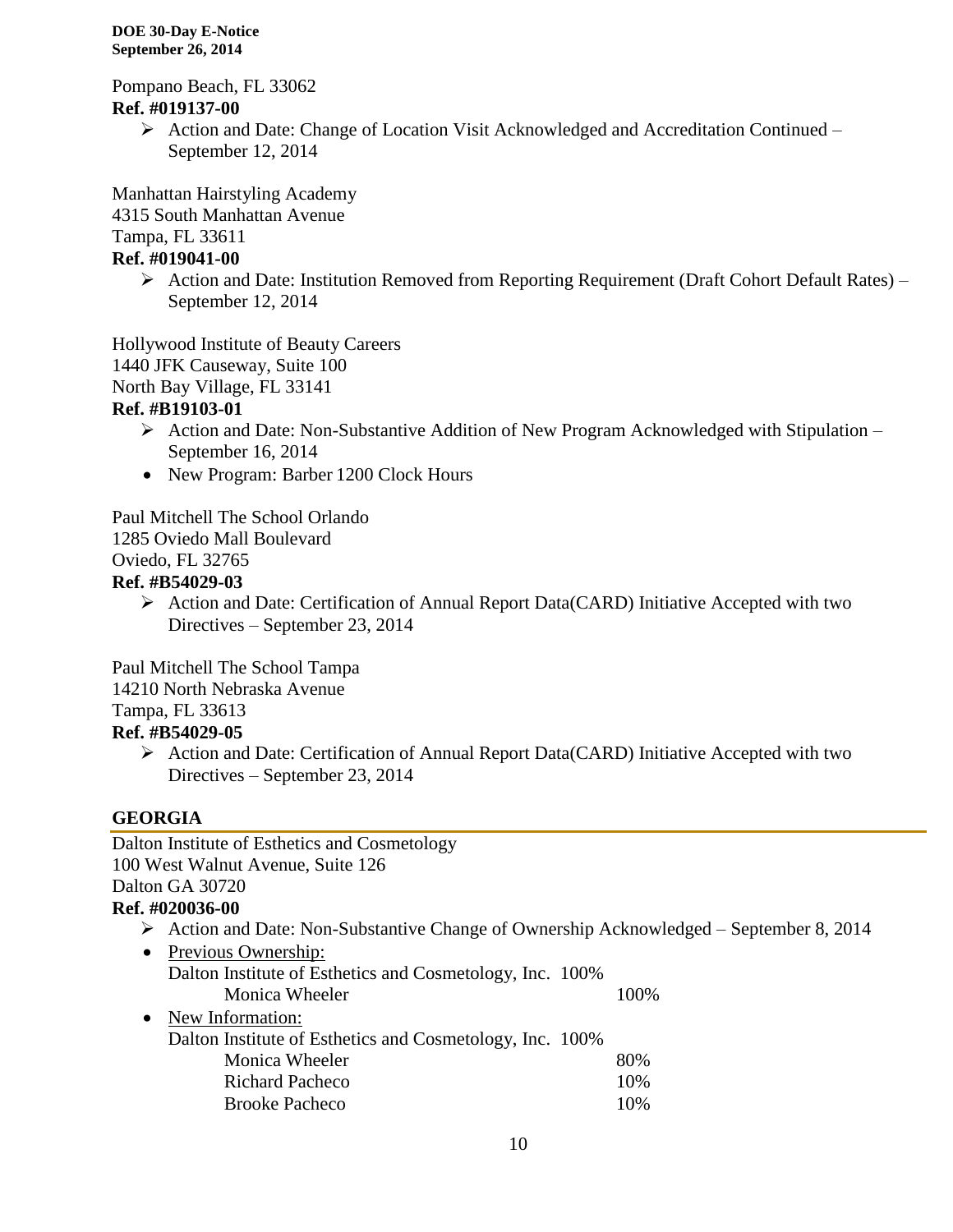Empire Beauty School Next Renewal Date: September 2020

4719 Ashford-Dunwoody Road, Suite 205 Dunwoody, GA 30338 **Ref. #B48017-09**

 $\triangleright$  Action and Date: Renewal of Accreditation – September 12, 2014

The Hair Academy, Inc. 511 Telfair St. Dublin, GA 31021

#### **Ref. #020032-00**

 $\triangleright$  Action and Date: Institution Removed from Low Outcomes Monitoring (Graduation) with a Directive – September 12, 2014

Paul Mitchell The School – Esani 1003 Mansell Road Roswell, GA 30076

#### **Ref. #020016-00**

- $\triangleright$  Action and Date: Addition of New Program Approved September 12, 2014
- New Program: Advance Cosmetology Education Beauty (ACE Beauty) 300 Clock Hours

Paul Mitchell The School – Esani 1003 Mansell Road Roswell, GA 30076

#### **Ref. #020016-00**

- Action and Date: Addition of New Program Approved September 12, 2014
- New Program: Advanced Cosmetology Education Business (ACE Business) 300 Clock Hours

#### **IDAHO**

Austin Kade Academy Next Renewal Date: May 2017 1646 South Woodruff Avenue Idaho Falls, ID 83404 **Ref. #022034-00**  $\triangleright$  Action and Date: Renewal of Accreditation with a Directive – September 12, 2014

Cosmetology School of Arts and Sciences, LLC 529 Overland Avenue Burley, ID 83318

# **Ref. #022026-00**

 $\triangleright$  Action and Date: Institution Removed from Reporting Requirement (Draft Cohort Default Rates) – September 12, 2014

#### **ILLINOIS**

Ms. Roberts Academy of Hair Design 17-19 East Park Boulevard Villa Park, IL 60181 **Ref. #023047-00** Action and Date: Institution Placed on Financial Monitoring – September 12, 2014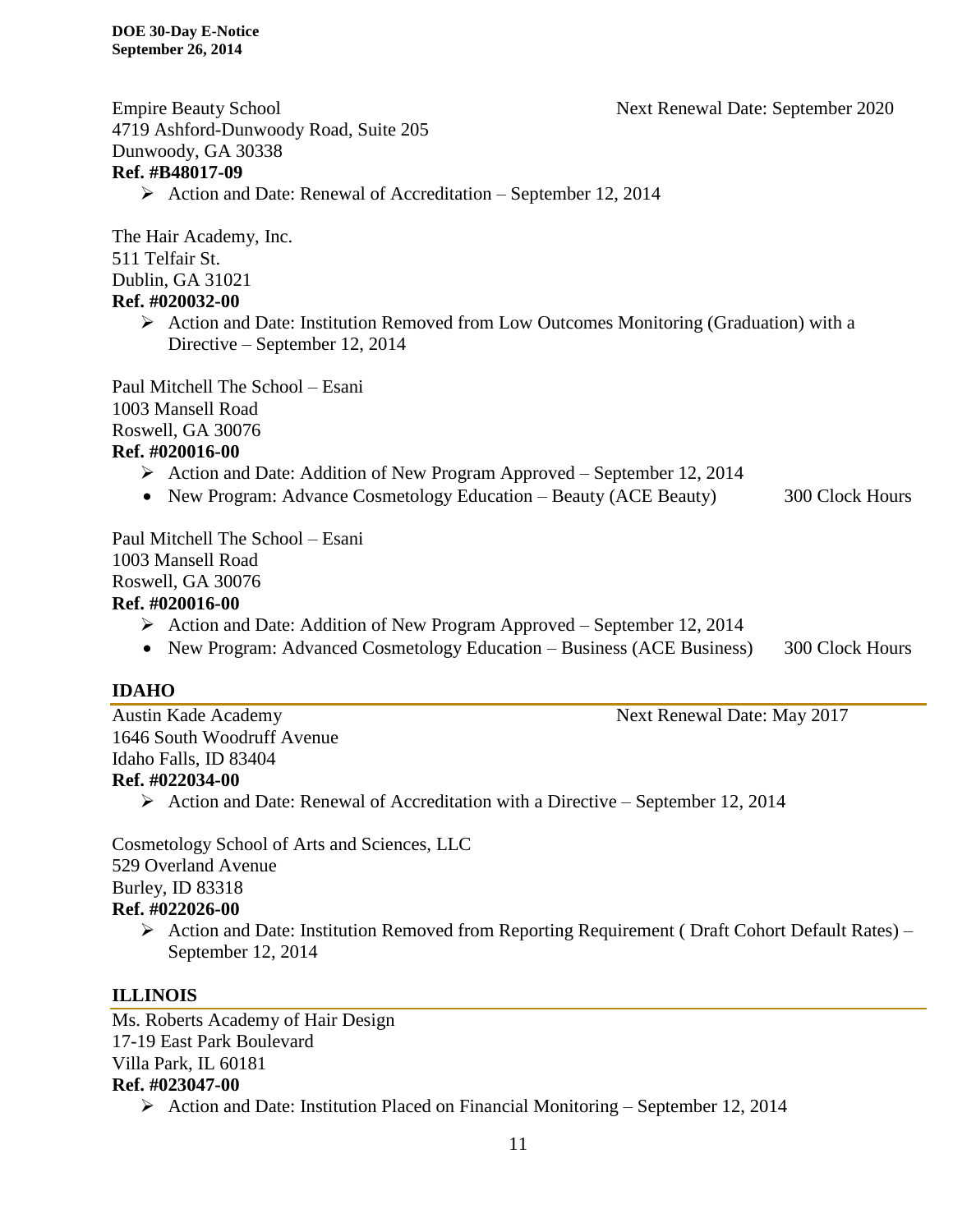Ms. Roberts Beauty Academy 552 North Mannheim Road Hillside, IL 60162 **Ref. #B23047-01**

 $\triangleright$  Action and Date: Institution Placed on Financial Monitoring – September 12, 2014

10321 South Roberts Road Palos Hills, IL 60465 **Ref. #023146-00**

- Action and Date: Renewal of Accreditation and Addition of New Program Approved September 12, 2014
- New Programs: Esthetics Teacher Training 750 Clock Hours Cosmetology Refresher Course 250 Clock Hours

Canella School of Hair Design 4217 West North Ave. Chicago, IL 60639 **Ref. #023112-00**

> $\triangleright$  Action and Date: Institution Removed from Low Outcomes Monitoring (Graduation) with a Directive – September 12, 2014

MaComb, IL 61455

# **Ref. #B23173-01**

Action and Date: Full Additional Location Accreditation Granted – September 12, 2014

Creative Touch Cosmetology School, LLC 234 East 3rd Street Waterloo, IL 62298 **Ref. #023184-00**

Action and Date: Institution Placed on Financial Monitoring – September 12, 2014

Hairmasters Institute 506 South McClun Street Bloomington, IL 61701 **Ref. #023150-00**  $\triangleright$  Action and Date: Institution Placed on Financial Monitoring – September 12, 2014

Canella School of Hair Design 9012 South Commercial Avenue Chicago, IL 60617 **Ref. #023015-00**

 $\triangleright$  Action and Date: Institution Removed from Probation – September 12, 2014

Concept College of Cosmetology Next Renewal Date: May 2018 202 East University Avenue, Suite H-I Urbana, IL 61801

Hair Professionals Career College Next Renewal Date: September 2020

Innovations Design Academy Next Renewal Date: September 2017 214 East Washington Street Previous Ref. #P23173-01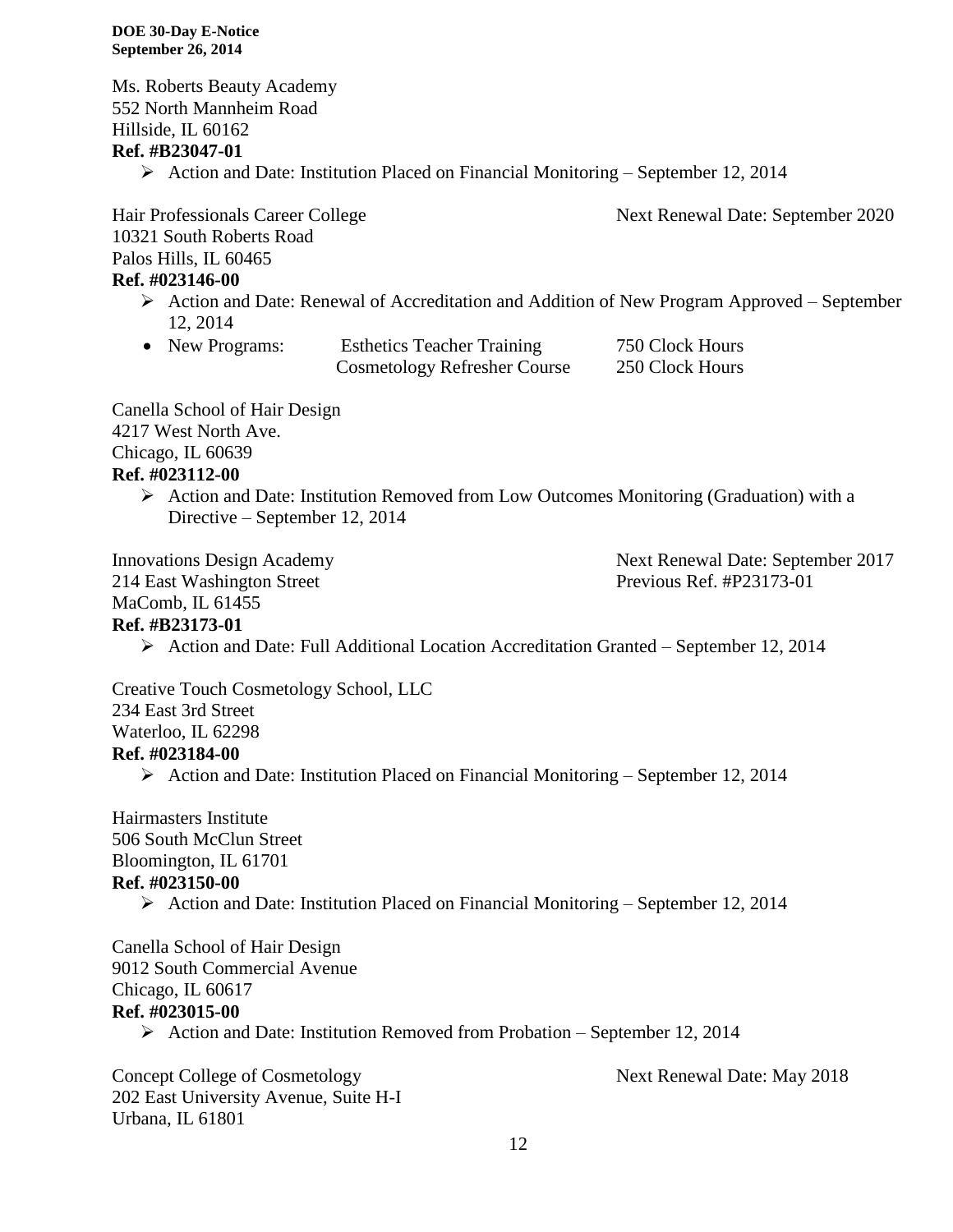#### **Ref. #B23119-01**

Action and Date: Renewal of Accreditation and Probation Removed – September 12, 2014

Concept College of Cosmetology Next Renewal Date: May 2018

2500 Georgetown Road Danville, IL 61832

# **Ref. #023119-00**

 $\triangleright$  Action and Date: Renewal of Accreditation – September 12, 2014

Concept College of Cosmetology 2500 Georgetown Road Danville, IL 61832

# **Ref. #023119-00**

 Action and Date: Institution Removed from Reporting Requirement ( Draft Cohort Default Rates) – September 12, 2014

# **INDIANA**

The Masters of Cosmetology College, Inc. Next Renewal Date: May 2020 1732 Bluffton Road Fort Wayne, IN 46809 **Ref. #024039-00**

Action and Date: Renewal of Accreditation with a Directive – September 12, 2014

8325 North Michigan Road Previous Ref. #I11057-00 Indianapolis, IN 46268

Textures Institute of Cosmetology Next Renewal Date: September 2016

# **Ref. #024089-00**

 $\triangleright$  Action and Date: Initial Accreditation Granted – September 12, 2014

Roger's Academy of Hair Design 2903 Mt. Vernon Avenue Evansville, IN 47712

# **Ref. #024041-00**

Action and Date: Institution Placed on Monitoring (Placement & Licensure) with Directives – September 12, 2014

Roger's Academy of Hair Design 105 North Greenriver Road Evansville, IN 47715 **Ref. #B24041-01**

> $\triangleright$  Action and Date: Institution Placed on Monitoring (Placement & Licensure) with Directives – September 12, 2014

Michiana Beauty College 7321 Heritage Square Drive, Suite 160 Granger, IN 46530 **Ref. #B32098-02**

Action and Date: Institution Removed from Probation – September 12, 2014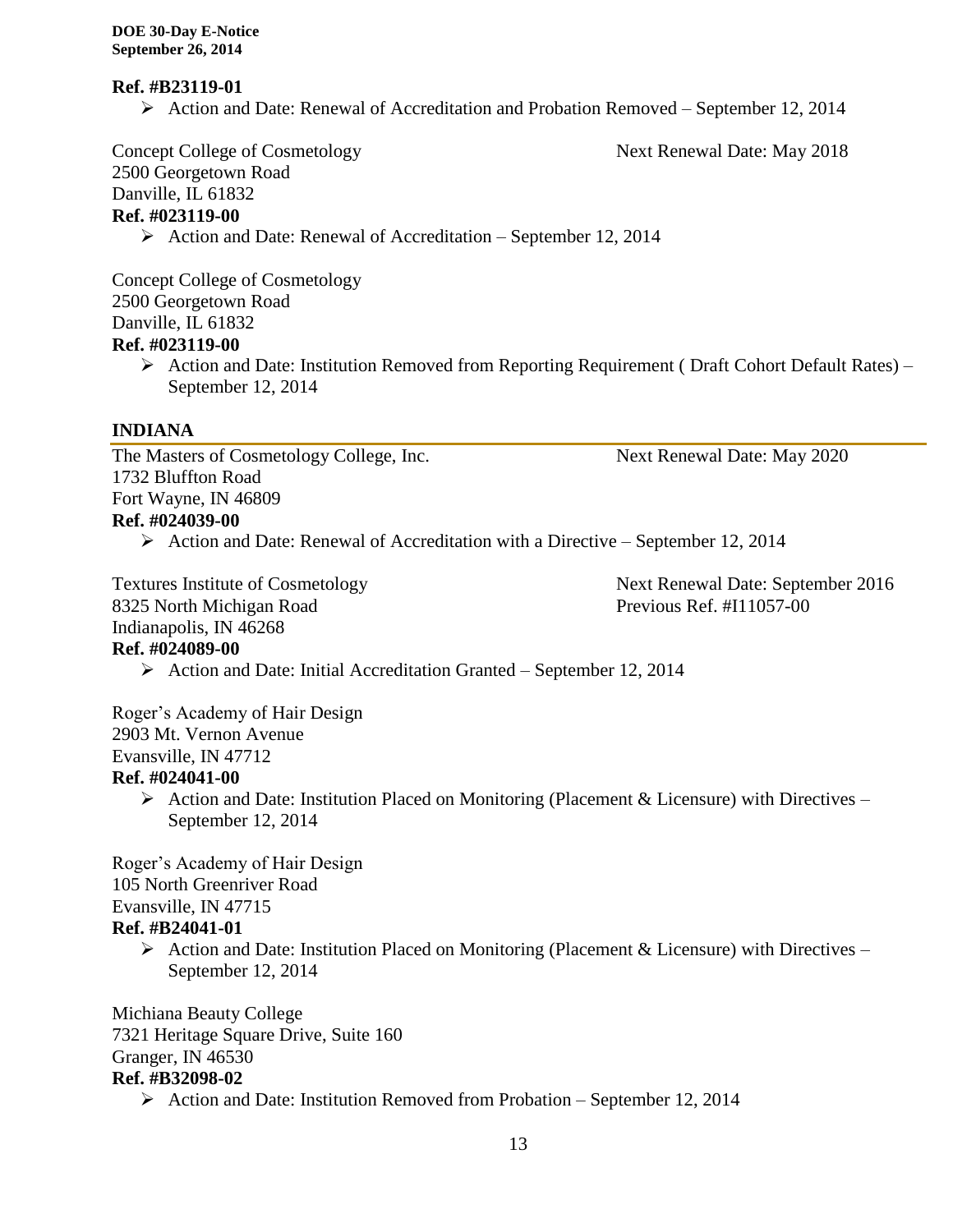Ideal Beauty Academy, Inc. 1401 Youngstown Drive Jeffersonville, IN 47130 **Ref. #024078-00** Action and Date: Institution Removed from Probation – September 12, 2014 Merrillville Beauty College 48 West  $67^{\text{th}}$  Place Merrillville, IN 46410 **Ref. #024009-00**

 $\triangleright$  Action and Date: Change of Control Approved (Met Stipulation) – September 16, 2014

| $\bullet$ | Previous Ownership:               |      |         |
|-----------|-----------------------------------|------|---------|
|           | Merrillville Beauty College, Inc. | 100% |         |
|           | Mary Jo Kennedy                   |      | 50%     |
|           | Cyril C. Kennedy                  |      | 50%     |
| $\bullet$ | New Ownership:                    |      |         |
|           | Midwestern School Group, LLC      | 100% |         |
|           | Charles D. Waller                 |      | $100\%$ |
|           |                                   |      |         |

## **IOWA**

La'James International College  $24195<sup>th</sup>$  Avenue South Fort Dodge, IA 50501 **Ref. #025013-00**

- Action and Date: Removal of Programs Acknowledged September 3, 2014
- Programs Removed: Essentials of Cosmetology Theory 25 Credits Business and Professional Development 5 Credits Core Life Sciences 5 Credits Theory of Chemicals and Chemical Services 5 Credits Theory of Hair and Hair Care 5 Credits Theory of Skin and Nails 5 Credits

La'James International College 5205 North Brady Street Davenport, IA 52807

# **Ref. #025025-00**

- $\triangleright$  Action and Date: Removal of Programs Acknowledged September 3, 2014
- Programs Removed: Essentials of Cosmetology Theory 25 Credits
- Business and Professional Development 5 Credits Core Life Sciences 5 Credits Theory of Chemicals and Chemical Services 5 Credits Theory of Hair and Hair Care 5 Credits Theory of Skin and Nails 5 Credits

La'James International College 8805 Chambery Boulevard Johnston, IA 50131 **Ref. #025031-00**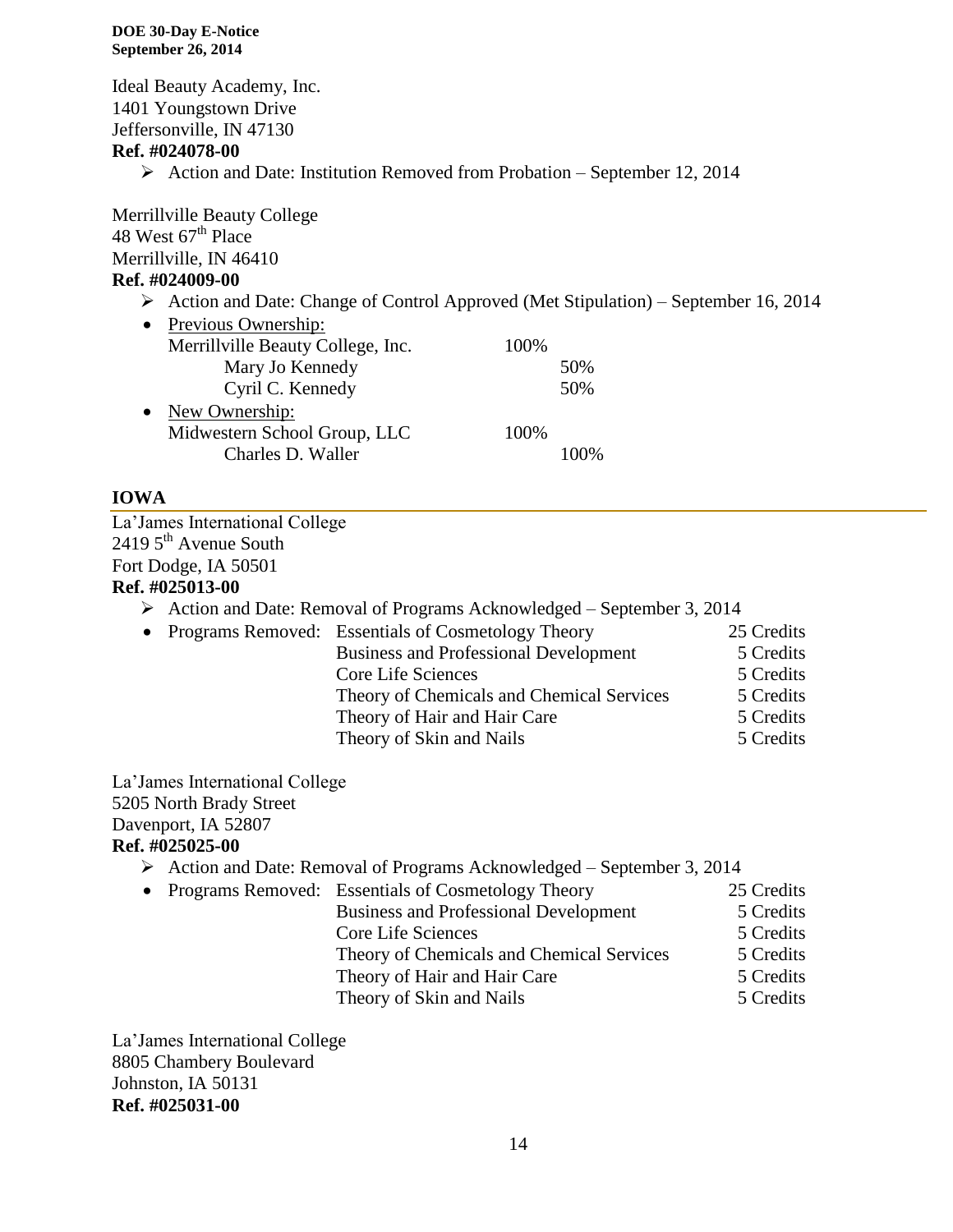- Action and Date: Removal of Programs Acknowledged September 3, 2014
- Programs Removed: Essentials of Cosmetology Theory 25 Credits Business and Professional Development 5 Credits Core Life Sciences 5 Credits Theory of Chemicals and Chemical Services 5 Credits Theory of Hair and Hair Care 5 Credits Theory of Skin and Nails 5 Credits

Iowa School of Beauty **Next Renewal Date: September 2020** 3320 Line Drive Sioux City, IA 51106 **Ref. #025008-00**

 $\triangleright$  Action and Date: Renewal of Accreditation – September 12, 2014

# **KANSAS**

Marinello School of Beauty 109 Southwest  $29<sup>th</sup>$  Street Topeka, KS 66611

# **Ref. #026030-00**

 $\triangleright$  Action and Date: Change of Location Visit Acknowledged and Accreditation Continued – September 12, 2014

Xenon International Academy IV 1215 East Santa Fe

Olathe, KS 66061

# **Ref. #026028-00**

Action and Date: Teach Out Agreement Approved with Stipulations – September 12, 2014

Xenon International Academy 3804 West Douglas Wichita, KS 67203

- **Ref. #026026-00**
	- Action and Date: 2012 Annual Report Accepted September 12, 2014

# **KENTUCKY**

Jenny Lea Academy of Cosmetology 114 North Cumberland Avenue Harlan, KY 40831 **Ref. #B27031-02**

- Action and Date: Removal of Program Acknowledged September 3, 2014
- Program Removed: Manicuring 600 Clock Hours

151 Chenoweth Lane Louisville, KY 40207 **Ref. #B48017-08**

Empire Beauty School Next Renewal Date: September 2020

 $\triangleright$  Action and Date: Renewal of Accreditation – September 12, 2014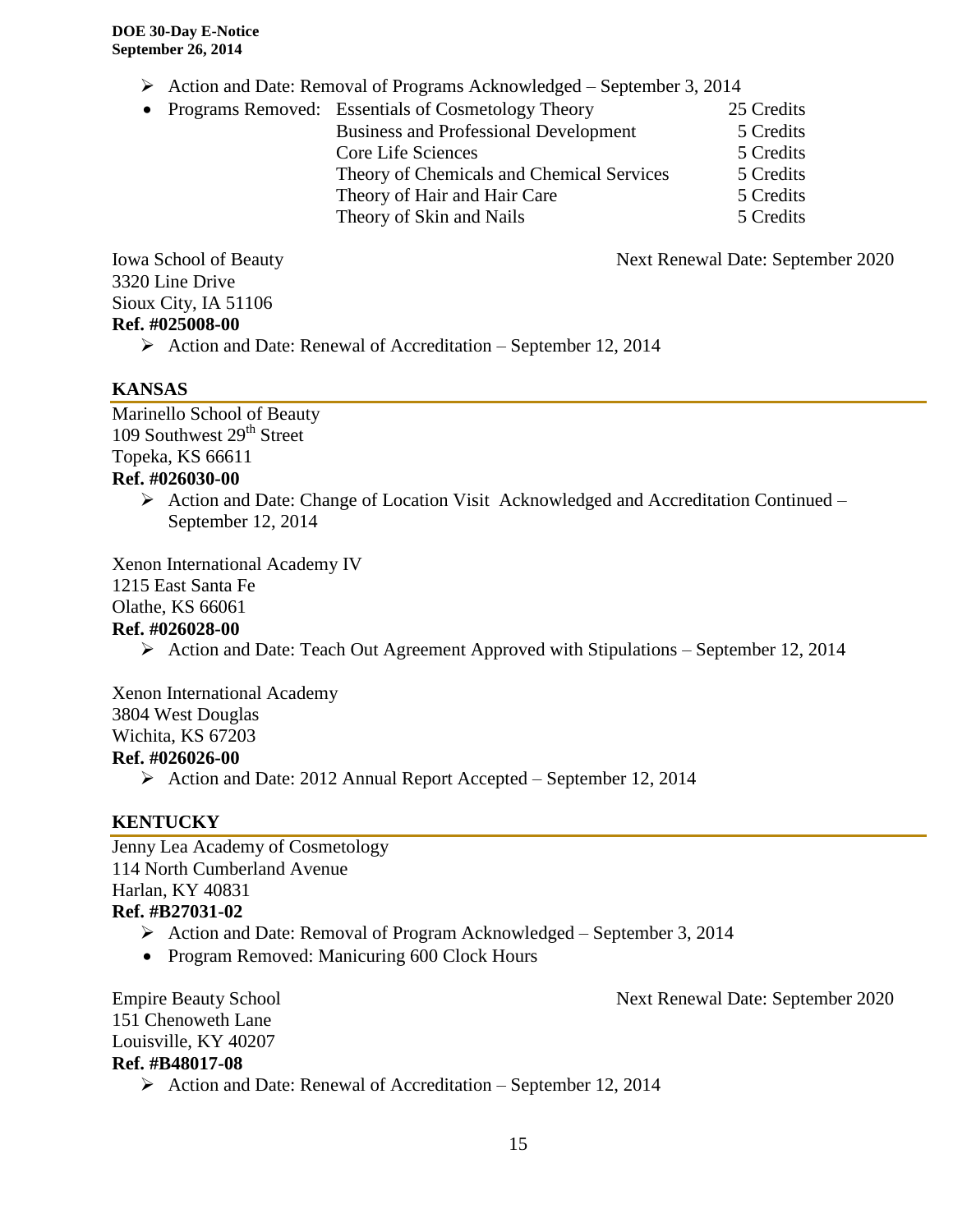Ideal Beauty Academy 10213 Linn Station Road Louisville, KY 40223

# **Ref. #B24078-01**

 $\triangleright$  Action and Date: Institution Removed from Low Outcomes Monitoring (Graduation) – September 12, 2014

Bellefonte Academy of Beauty 420 Bellefonte Street Russell, KY 41169

# **Ref. #027045-00**

 $\triangleright$  Action and Date: Institution Removed from Financial Monitoring – September 12, 2014

Bellefonte Academy of Beauty 111 West Second Street Maysville, KY 41056

# **Ref. #B27045-01**

Action and Date: Institution Removed from Financial Monitoring – September 12, 2014

Bellefonte Academy of Beauty 1220 Greenup Avenue Ashland, KY 41101 **Ref. #B27045-02**

 $\triangleright$  Action and Date: Institution Removed from Financial Monitoring – September 12, 2014

Bellefonte Academy of Beauty 252 James E. Hannah Drive South Shore, KY 41175 **Ref. #B27045-03**

 $\triangleright$  Action and Date: Institution Removed from Financial Monitoring – September 12, 2014

Ideal Beauty Academy 10213 Linn Station Road Louisville, KY 40223 **Ref. #B24078-01**

 $\triangleright$  Action and Date: Institution Removed from Probation – September 12, 2014

# **LOUISIANA**

Omega Institute of Cosmetology Next Renewal Date: September 2020 229-B South Hollywood Road Houma LA 70360 **Ref. #028081-00**

 $\triangleright$  Action and Date: Renewal of Accreditation – September 12, 2014

Setting The Standard Barbering and Natural Hair Academy 2902 Jewella Avenue Shreveport, LA 71109 **Ref. #028088-00**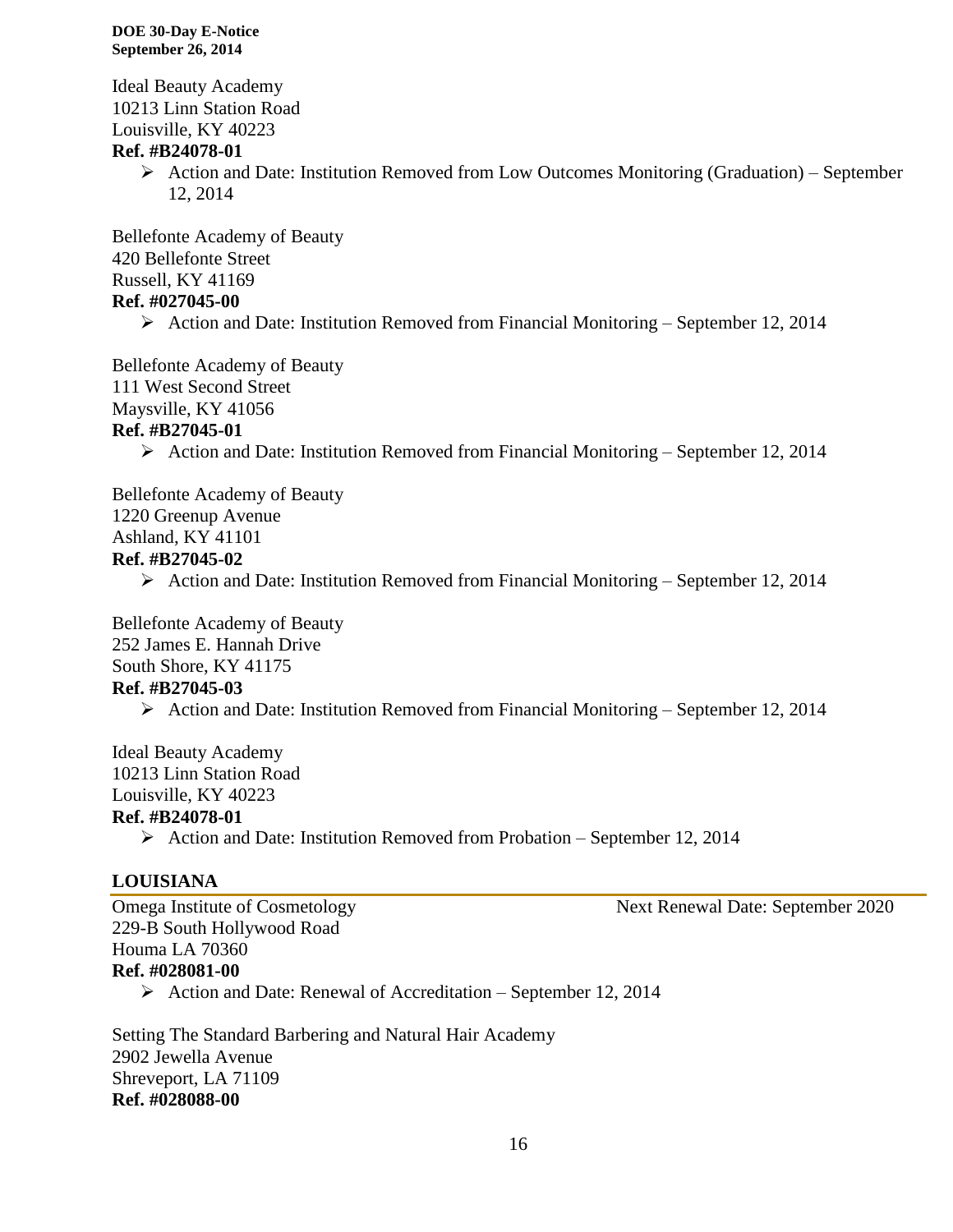- Action and Date: Non-Substantive to Substantive Change in Organizational Structure Approved (Met Stipulation) – September 16, 2014
- Previous Ownership: Setting The Standard Barbering and Natural Hair Academy, LLC 100% Terri Pugh 100% • New Ownership: Setting The Standard Barbering and Natural Hair Academy, Inc. 100% Terri Pugh 100%

# **MARYLAND**

Hair Academy II, Inc. 3705 Branch Avenue Lower Level, Unit 1010 Hillcrest Heights, MD 20748 **Ref. #030035-00**

 Action and Date: Institution Removed from Reporting Requirement (Draft Cohort Default Rates) – September 12, 2014

The Colorlab Academy of Hair 227 Archer Street Bel Air, MD 21014

## **Ref. #030010-00**

Action and Date: Institution Removed from Financial Monitoring – September 12, 2014

Hair Academy II, Inc. 3705 Branch Avenue Lower Level, Unit 1010 Hillcrest Heights, MD 20748

# **Ref. #030035-00**

 $\triangleright$  Action and Date: Institution Continued on Low Outcomes Monitoring (Placement) with a Directive – September 12, 2014

American Beauty Academy 11006 Veirs Mill Road Wheaton, MD 20902

# **Ref. #030034-00**

 $\triangleright$  Action and Date: Institution Removed from Monitoring (Licensure) with a Directive – September 23, 2014

American Beauty Academy – Baltimore 4719 Harford Road Baltimore, MD 21214 **Ref. #B30034-01**

 $\triangleright$  Action and Date: Institution Removed from Monitoring (Licensure) with a Directive – September 23, 2014

#### **MASSACHUSETTS**

Kay Harvey Hairdressing Academy Next Renewal Date May 2020 11 Central Street West Springfield, MA 01089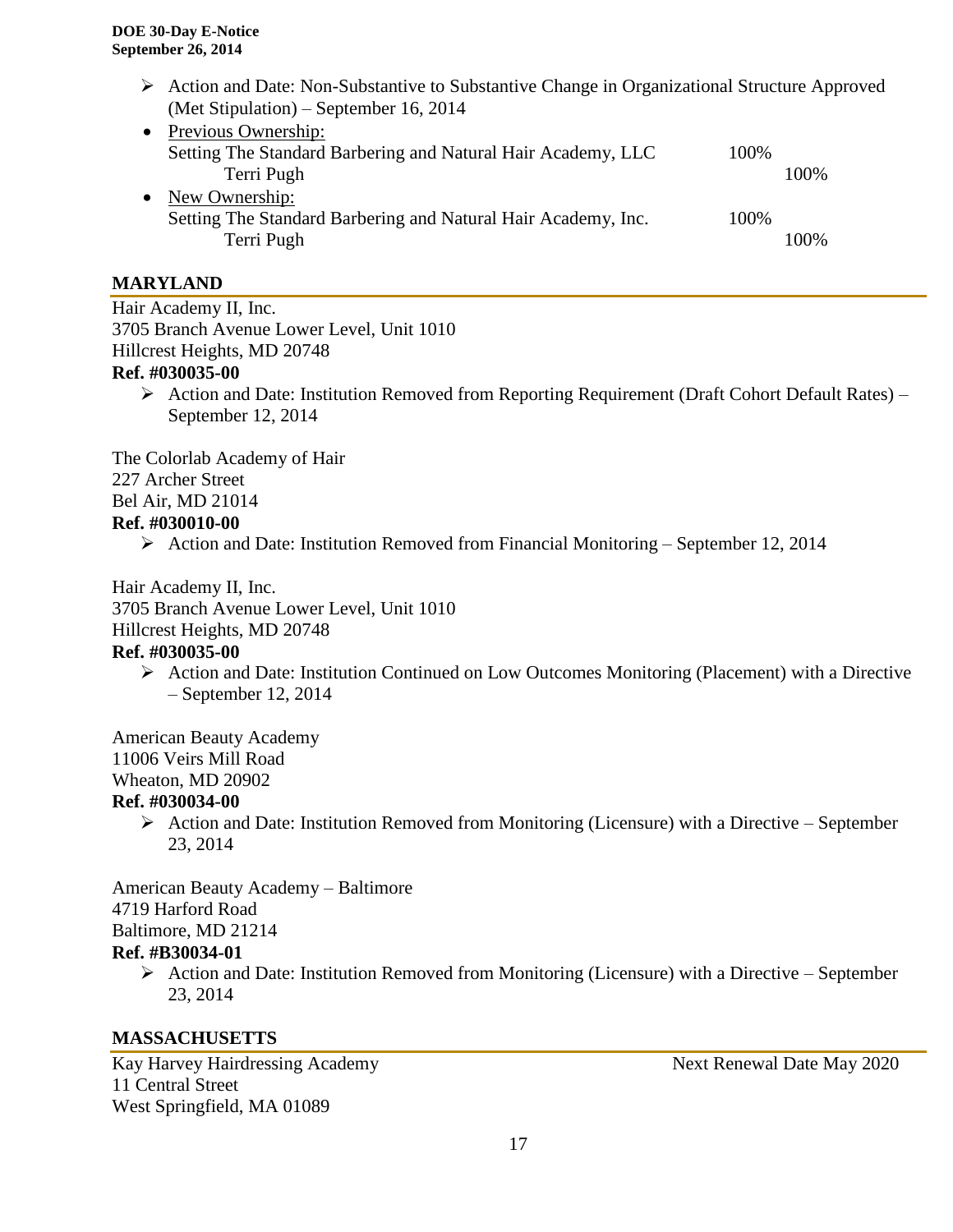#### **Ref. #031040-00**

 $\triangleright$  Action and Date: Renewal of Accreditation – September 12, 2014

Lowell Academy Hairstyling Institute 136 Central Street Lowell, MA 01852

# **Ref. #031002-00**

 $\triangleright$  Action and Date: Institution Placed on Financial Monitoring – September 12, 2013

# **MICHIGAN**

Houghton Lake Institute of Cosmetology 5921 Houghton Lake Drive Houghton Lake, MI 48629 **Ref. #032103-00**

 $\triangleright$  Action and Date: Institution Removed from Financial Monitoring – September 10, 2014

Excel Academies of Cosmetology 2855 29<sup>th</sup> Street SE Kentwood, MI 49512

# **Ref. #032127-00**

 $\triangleright$  Action and Date: Institution Continued on Low Outcomes Monitoring (Placement) with a Directive – September 12, 2014

Nuvo College of Cosmetology 4236 Grand Haven Road Norton Shored, MI 49441

#### **Ref. #032114-00**

- $\triangleright$  Action and Date: Change of Location Approved with Stipulations September 12, 2014.
- Current Location: 4236 Grand Haven Road, Norton Shores, MI 49441
- New Location: 919 West Norton, Norton Shores, MI 49441

The Gallery College of Beauty **Next Renewal Date: January 2018** 

38132 South Gratiot Clinton Township, MI 48036 **Ref. #032112-00**

 $\triangleright$  Action and Date: Renewal of Accreditation – September 12, 2014

Michigan College of Beauty- Troy, Inc. 3498 Rochester Road Troy, MI 48083 **Ref. #032055-00**

Action and Date: Institution Continued on Financial Monitoring – September 12, 2014

P & A Scholars Beauty School 12001 Grand River Ave Detroit, MI 48204 **Ref. #032113-00**

 $\triangleright$  Action and Date: Institution Removed from Financial Monitoring – September 12, 2014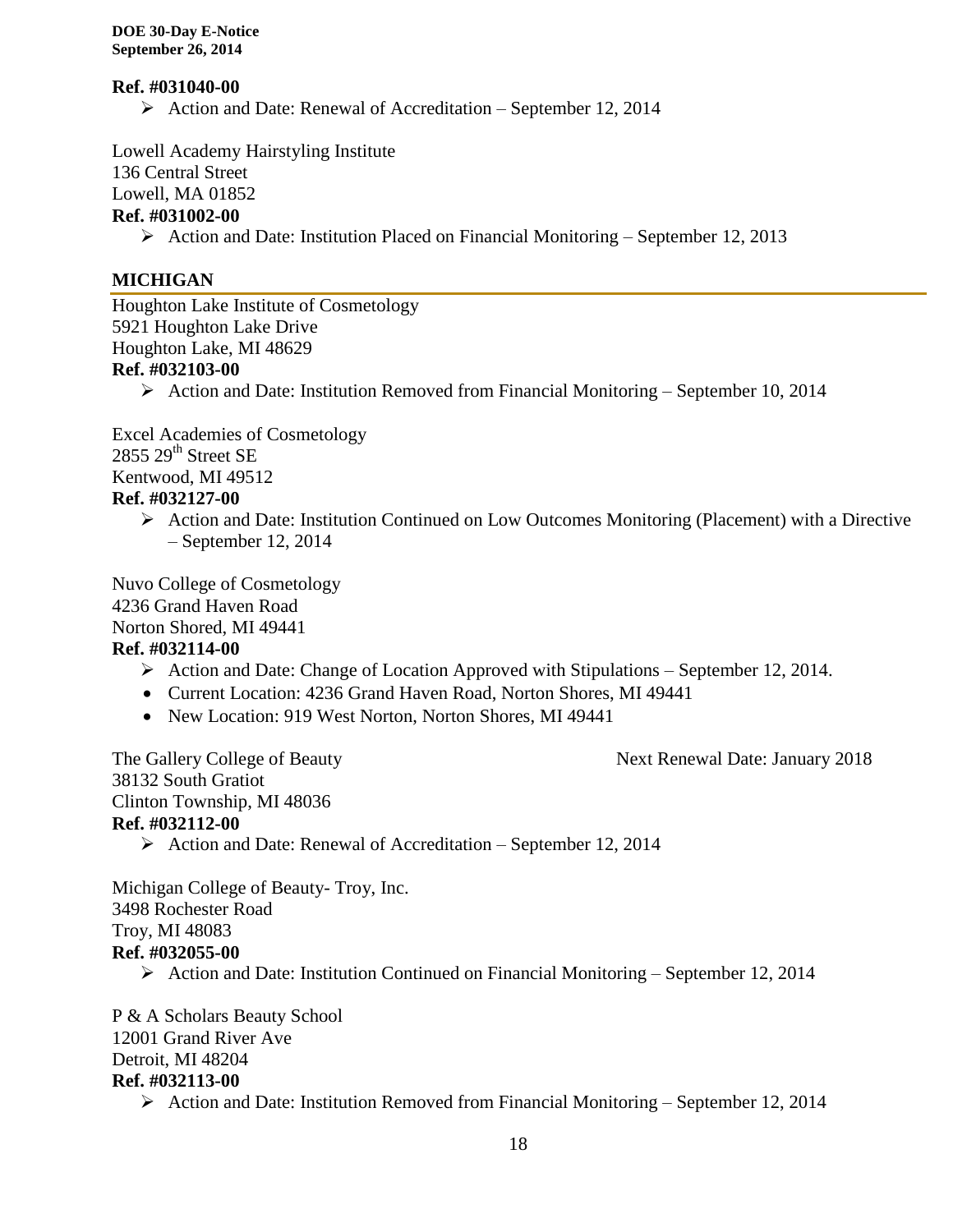P & A Scholars Beauty School 22925 Woodward Avenue Ferndale, MI 48220 **Ref. #P32113-02**  $\triangleright$  Action and Date: Institution Removed from Financial Monitoring – September 12, 2014 Twin City Beauty College

2600 Lincoln Avenue St. Joseph, MI 49085 **Ref. #032098-00**

 $\triangleright$  Action and Date: Institution Removed from Probation – September 12, 2014

Traverse City Beauty College 920 Hastings Traverse City, MI 49686 **Ref. #B32098-01**

 $\triangleright$  Action and Date: Institution Removed from Probation – September 12, 2014

Tulip City Beauty College 500 East 8<sup>th</sup> Street Holland, MI 49423 **Ref. #B32098-03**

Action and Date: Institution Removed from Probation – September 12, 2014

Scholars Cosmetology University 4557 Washtenaw Avenue Ann Arbor, MI 48108 **Ref. #032124-00**

 $\triangleright$  Action and Date: Action and Date: Withdrawal of Accreditation with the Right to Appeal and Probation Continued – September 12, 2014

Michigan College of Beauty – Monroe 1020 S. Monroe Street Monroe, MI 48161 **Ref. #032068-00**

 $\triangleright$  Action and Date: Institution Placed on Monitoring (Placement) – September 23, 2014

Paul Mitchell The School – Michigan 40688 Van Dyke Sterling Heights, MI 48313 **Ref. #B54029-06**

> Action and Date: Certification of Annual Report Data(CARD) Initiative Accepted with two Directives – September 23, 2014

# **MISSOURI**

The Salon Elite Academy 4720 Gretna Road Branson, MO 65616 **Ref. #035108-00**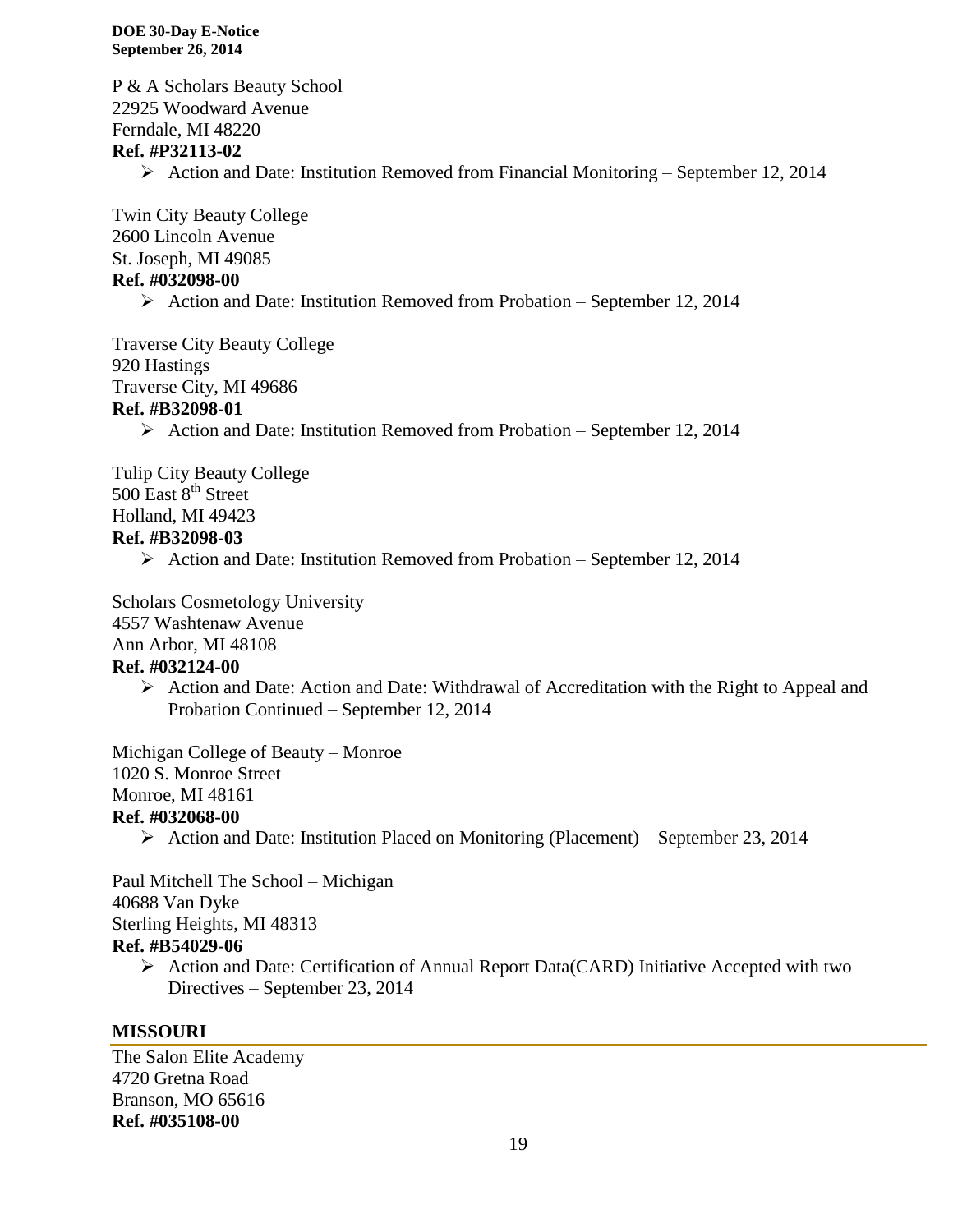$\triangleright$  Action and Date: Withdrawal of Accreditation with the Right to Appeal and Probation Continued – September 12, 2014

St. Louis Hair Academy Inc. 3701 Kossuth St. Louis, MO 63107 **Ref. #035084-00**

Action and Date: Institution Placed on Financial Monitoring – September 12, 2014

Cosmetology Concepts Institute 1611 Burlington Street, Suite A Columbia, MO 65202

#### **Ref. #035083-00**

 $\triangleright$  Action and Date: Institution Removed from Financial Monitoring and Probation Continued – September 12, 2014

House of Heavilin Beauty College 2000 SW State Route 7 Blue Springs, MO 64014

# **Ref. #035036-00**

Action and Date: Institution Continued on Financial Monitoring – September 12, 2014

Beyond The Basics School of Cosmetology

1031 Schoolview Drive Ste A, B, & C

Marshfield, MO 65706

#### **Ref. #035114-00**

Action and Date: Institution Placed on Financial Monitoring – September 12, 2014

Transformed Barber & Cosmetology Academy, LLC 5720 East Bannister Road Kansas City, MO 64137 **Ref. #035102-00**

Action and Date: Accreditation on Probation Continued – September 12, 2014

Essentials Academy of Cosmetology Next Renewal Date: September 2017 4302 Howard Bush Drive Previous Ref. #I12029-00 Neosho, MO 64850 **Ref. #035115-00**

 $\triangleright$  Action and Date: Initial Accreditation Granted – September 12, 2014

Paul Mitchell the School Columbia 1611 Burlington Street, Suite A Columbia, MO 65202

# **Ref. #035083-00**

Action and Date: Change of Control and Change of Name Approved – September 12, 2014

| • Previous Ownership:  |       |       |
|------------------------|-------|-------|
| Robb Enterprises, Inc. | 100\% |       |
| Mr. Terry Robb         |       | 50.0% |
| Ms. Rhonda Robb        |       | 50.0% |
|                        |       |       |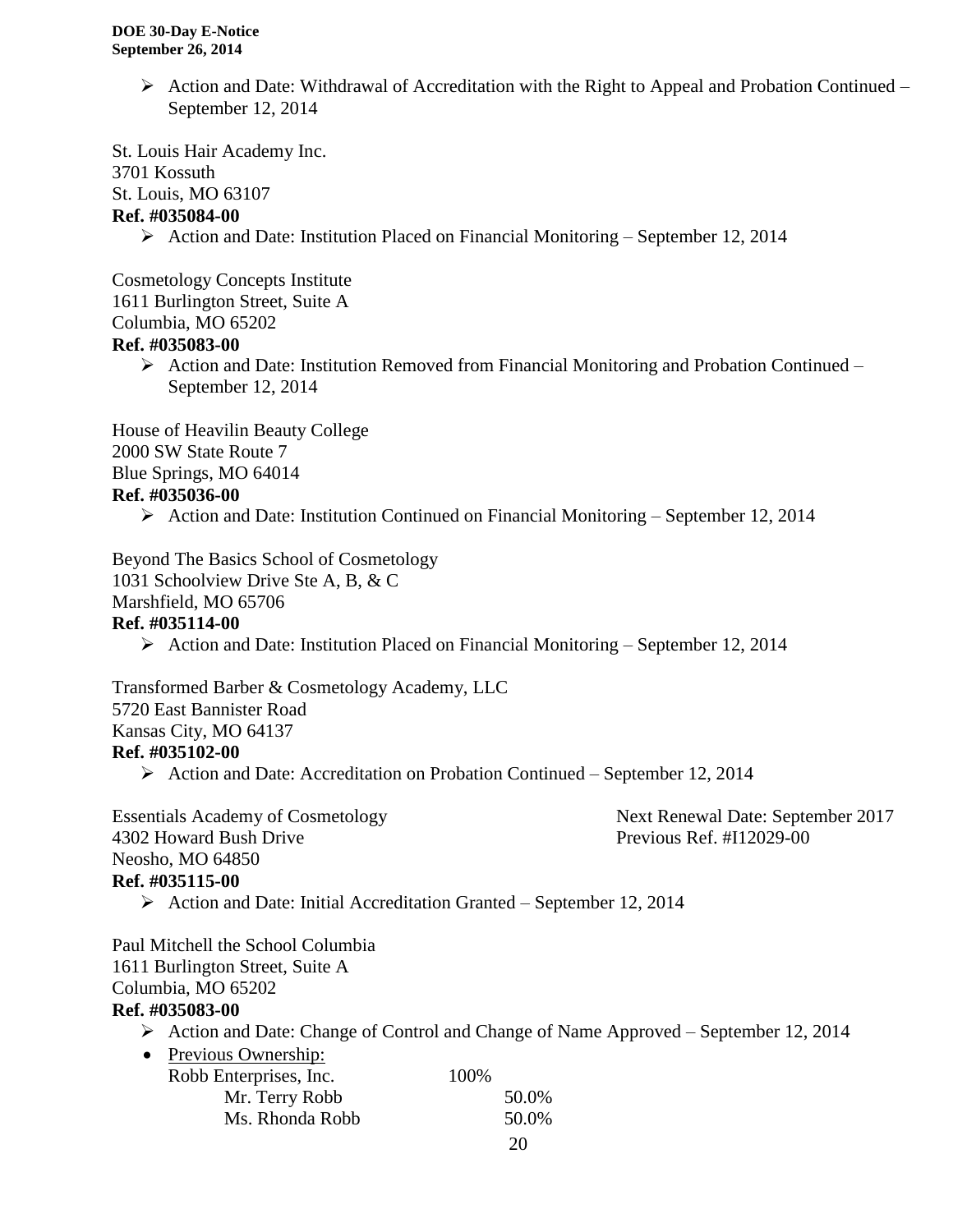- New Ownership: PMMO Columbia, LLC 100% George Bush 32.5% Greg Kellogg 32.5% William E. Davis 25.0% Thesha Farris- Hancock 10.0%
- Previous Name: Cosmetology Concepts Institute
- New Name: Paul Mitchell the School Columbia
- New Alternate Name: Paul Mitchell The School

## **MONTANA**

Modern Beauty School 2036 Mullan Road Missoula, MT 59808

### **Ref. #036016-00**

 Action and Date: Change of Location Visit Acknowledged and Accreditation Continued – September 12, 2014

#### **NEBRASKA**

Capitol School of Hairstyling and Esthetics Next Renewal Date: September 2016 10803 John Galt Boulevard Omaha, NE 68137 **Ref. #037004-00**

 $\triangleright$  Action and Date: Renewal of Accreditation – September 12, 2014 Paul Mitchell the School – Lincoln

5601 South 59<sup>th</sup> Street, Suite D

Lincoln, NE 68516

# **Ref. #A59042-01**

 $\triangleright$  Action and Date: Provisional Additional Location Accreditation Granted with Stipulations – September 12, 2014

#### **NEW HAMPSHIRE**

Keene Beauty Academy 800 Park Avenue Keene, NJ 03431 **Ref. #039009-00**

 $\triangleright$  Action and Date: Institution Placed on Financial Monitoring – September 12, 2014

#### **NEW JERSEY**

Atlantic Beauty & Spa Academy, LLC DBA Shore Beauty School 3003 English Creek Avenue, Suite C-3/4/4B Egg Harbor Township, NJ 08234 **Ref. #040036-00**

- Action and Date: Addition of New Program Approved with a Directive September 12, 2014
- New Program: Barbering 1000 Clock Hours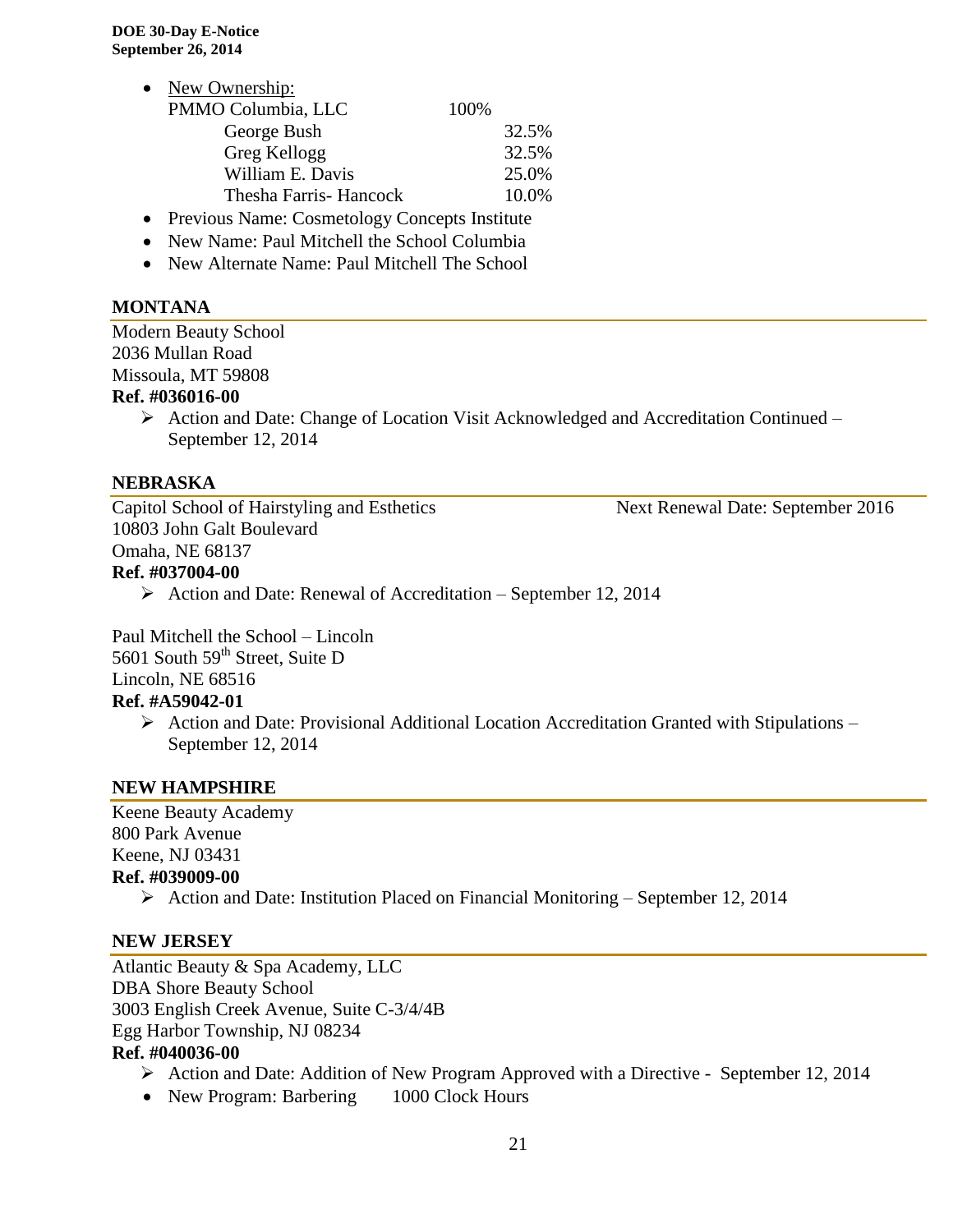P.B. Cosmetology Education Center Next Renewal Date: May 2020 110 Monmouth Street Gloucester, NJ 08030

# **Ref. #040015-00**

 $\triangleright$  Action and Date: Renewal of Accreditation – September 12, 2014

Capri Institute of Hair Design 268 Brick Boulevard Brick, NJ 08723 **Ref. #040040-00**

Action and Date: 2012 Annual Report Accepted – September 12, 2014

## **NEW YORK**

340 Elm Ridge Center Drive Previous Ref. #P42071-10 Rochester, NY 14626

#### **Ref. #B42071-10**

Action and Date: Full Additional Location Accreditation Granted – September 12, 2014

233 Spring Street New York, NY 10013

#### **Ref. #042108-00**

 $\triangleright$  Action and Date: Renewal of Accreditation – September 12, 2014

Adirondack Beauty School 108 Dix Avenue Glen Falls, NY 12801 **Ref. #042095-00**

 $\triangleright$  Action and Date: Institution Removed from Probation – September 12, 2014

# **NORTH CAROLINA**

Grace College of Barbering 1206 Dickinson Avenue Greenville, NC 27834

# **Ref. #043047-00**

 $\triangleright$  Action and Date: Institution Removed from Financial Monitoring – September 12, 2014

Park West Barber School 4853 NC Highway 55 Durham, NC 27713

- **Ref. #043044-00**
	- Action and Date: Change of Location Visit Acknowledged and Accreditation Continued September 12, 2014

#### **NORTH DAKOTA**

Josef's School of Hair Design, Inc. 627 NP Avenue

22

Empire Beauty School Next Renewal Date: September 2017

Aveda Institute New York Next Renewal Date: September 2020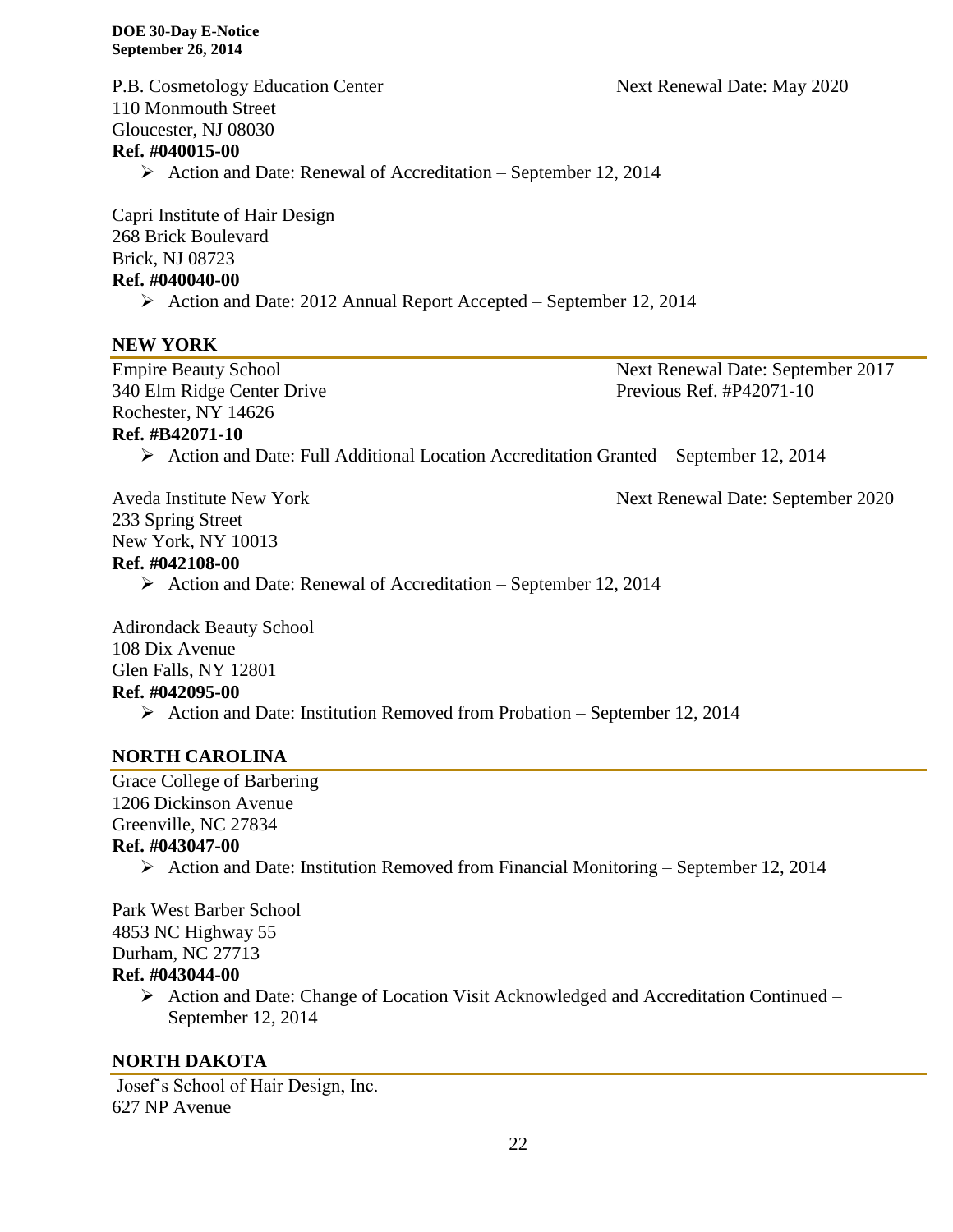Fargo, ND 58102 **Ref. #044003-00**

Action and Date: Institution Removed from Financial Monitoring – September 12, 2014

Josef's School of Hair Design, Inc.

2011 South Washington Street

Grand Forks, ND 58201

# **Ref. #044009-00**

Action and Date: Institution Removed from Financial Monitoring – September 12, 2014

Josef's West Academy 4501 15<sup>th</sup> Avenue Southwest Fargo, ND 58102-00

## **Ref. #B44009-01**

Action and Date: Institution Removed from Financial Monitoring – September 12, 2014

Josef's School of Hair Design, Inc. 627 NP Avenue Fargo, ND 58102

# **Ref. #044003-00**

- Action and Date: Addition of New Program Approved with Stipulation September 12, 2014
- New Program: Cosmetology Instructor 960 Clock Hours

Josef's School of Hair Design, Inc. 2011 South Washington Street

Grand Forks, ND 58201

# **Ref. #044009-00**

- Action and Date: Addition of New Program Approved with Stipulation September 12, 2014
- New Program: Cosmetology Instructor 960 Clock Hours

Josef's West Academy  $4501 \, 15^{\text{th}}$  Avenue Southwest Fargo, ND 58102

# **Ref. #B44009-01**

- $\triangleright$  Action and Date: Addition of New Program Approved with Stipulation September 12, 2014
- New Program: Cosmetology Instructor 960 Clock Hours

#### **OHIO**

LaBarberia Institute of Hair 12117 Mayfield Road Cleveland, OH 44106 **Ref. #045122-00** Action and Date: Institution Removed from Financial Monitoring – September 12, 2014

789 Hebron Road, Suite J Heath, OH 43056 **Ref. #B45066-01**

Ohio State School of Cosmetology Next Renewal Date: September 2020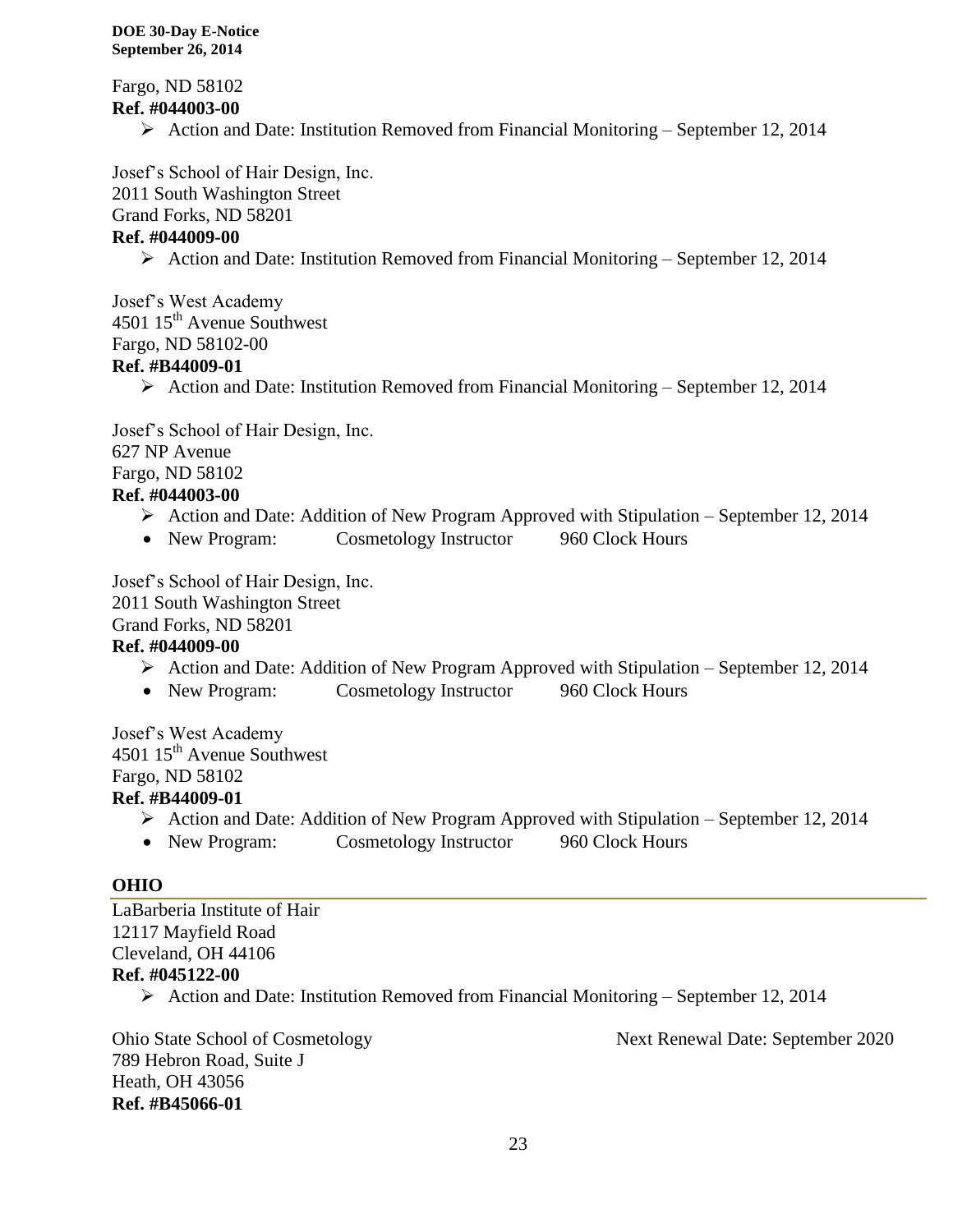$\triangleright$  Action and Date: Renewal of Accreditation – September 12, 2014

| <b>Valley Beauty School</b>                                                                                                        | Next Renewal Date: May 2017       |
|------------------------------------------------------------------------------------------------------------------------------------|-----------------------------------|
| 706 Wheeling Avenue                                                                                                                |                                   |
| Cambridge, OH 43725                                                                                                                |                                   |
| Ref. #045095-00                                                                                                                    |                                   |
| $\triangleright$ Action and Date: Renewal of Accreditation with a Stipulation – September 12, 2014                                 |                                   |
| <b>Ohio State School of Cosmetology</b>                                                                                            | Next Renewal Date: September 2020 |
| 5970 Westerville Road                                                                                                              |                                   |
| Westerville, OH 43081                                                                                                              |                                   |
| Ref. #045066-00                                                                                                                    |                                   |
| $\triangleright$ Action and Date: Renewal of Accreditation – September 12, 2014                                                    |                                   |
| <b>Eastern Hills Academy of Hair Design</b>                                                                                        | Next Renewal Date: September 2020 |
| 7681 Beechmont Avenue                                                                                                              |                                   |
| Cincinnati, OH 45255                                                                                                               |                                   |
| Ref. #045051-00                                                                                                                    |                                   |
| $\triangleright$ Action and Date: Renewal of Accreditation and Change of Control Visit Acknowledged –<br>September 12, 2014        |                                   |
| Western Hills School of Beauty & Hair Design                                                                                       | Next Renewal Date: September 2020 |
| 6490 Glenway Avenue                                                                                                                |                                   |
| Cincinnati, OH 45211                                                                                                               |                                   |
| Ref. #045050-00                                                                                                                    |                                   |
| $\triangleright$ Action and Date: Renewal of Accreditation and Change of Control Visit Acknowledged –<br>September 12, 2014        |                                   |
| <b>Tri County Beauty College</b>                                                                                                   | Next Renewal Date: September 2020 |
| 155 Northland Boulevard                                                                                                            |                                   |
| Cincinnati, OH 45211                                                                                                               |                                   |
| Ref. #045039-00                                                                                                                    |                                   |
| > Action and Date: Renewal of Accreditation and Change of Control Visit Acknowledged –<br>September 12, 2014                       |                                   |
| Gerber Akron Beauty School                                                                                                         |                                   |
| 1915 West Market Street, Suite 800                                                                                                 |                                   |
| Akron, OH 44313                                                                                                                    |                                   |
| Ref. #045001-00                                                                                                                    |                                   |
| $\triangleright$ Action and Date: Institution Continued on Low Outcomes Monitoring (Placement & Licensure) –<br>September 12, 2014 |                                   |
| Elite School of Cosmetology                                                                                                        | Previous Ref. #A48120-01          |
| 1165-1169 East Main Street                                                                                                         |                                   |
| Ashland, OH 44805                                                                                                                  |                                   |
| Ref. #P48120-01                                                                                                                    |                                   |
| > Action and Date: Provisional Additional Location Accreditation Granted - September 12, 2014                                      |                                   |
| Paul Mitchell The School Toledo<br>5549 Monroe Street                                                                              | Previous Ref. #A45115-01          |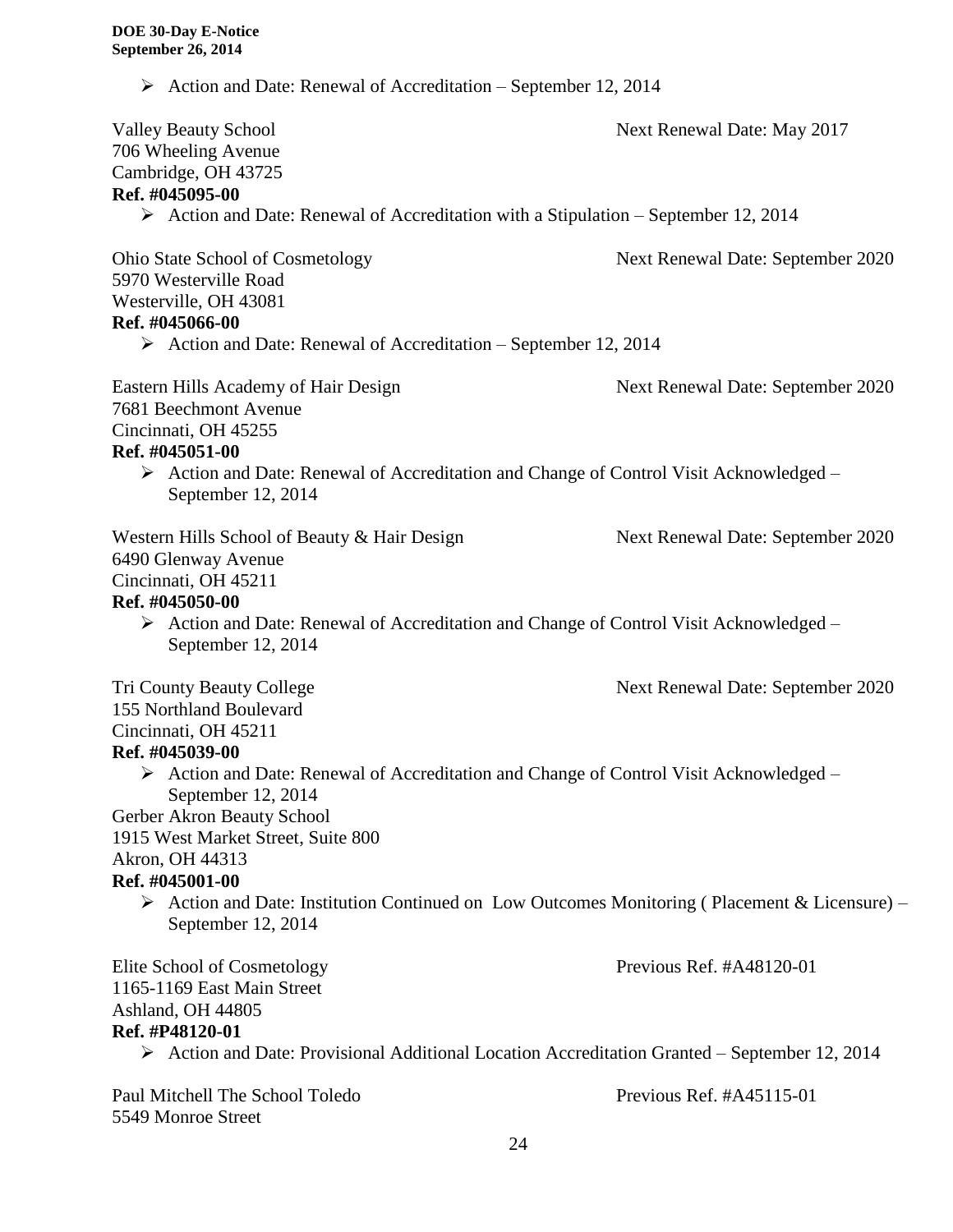Sylvania, OH 43560 **Ref. #P45115-01**

 $\triangleright$  Action and Date: Provisional Additional Location Accreditation Granted – September 12, 2014

Flawless Barber Academy 13100 Shaker Square Cleveland, OH 44120 **Ref. #P24009-01**

- Action and Date: Change of Control Approved (Met Stipulation) September 16, 2014
- Previous Ownership: Merrillville Beauty College, Inc. 100% Mary Jo Kennedy 50% Cyril C. Kennedy 50% • New Ownership: Midwestern School Group, LLC 100% Charles D. Waller 100%

# **OKLAHOMA**

Cosmetology Education Center Next Renewal Date: September 2020 11122 East  $71<sup>st</sup>$  Street Tulsa, OK 74133 **Ref. #B46028-01**

 $\triangleright$  Action and Date: Renewal of Accreditation – September 12, 2014

JB's Hair Design and Barber College, LLC

6008 South Western Avenue

Oklahoma City, OK 73139

#### **Ref. #046071-00**

 $\triangleright$  Action and Date: Institution Placed on Financial Monitoring – September 12, 2014

Technical Institute of Cosmetology Arts & Sciences 822 East  $6<sup>th</sup>$  Street Tulsa, OK 74120 **Ref. #046055-00**

 Action and Date: Institution Continued on Low Outcomes Monitoring (Placement) and Probation Continued– September 12, 2014

Broken Arrow Beauty College, Inc. Next Renewal Date: September 2020 400 South Elm Place, Suite C Broken Arrow, OK 74012

#### **Ref. #046028-00**

 $\triangleright$  Action and Date: Renewal of Accreditation – September 12, 2014

Virgil's Beauty College 111 South Ninth Street Muskogee, OK 74401 **Ref. #046011-00**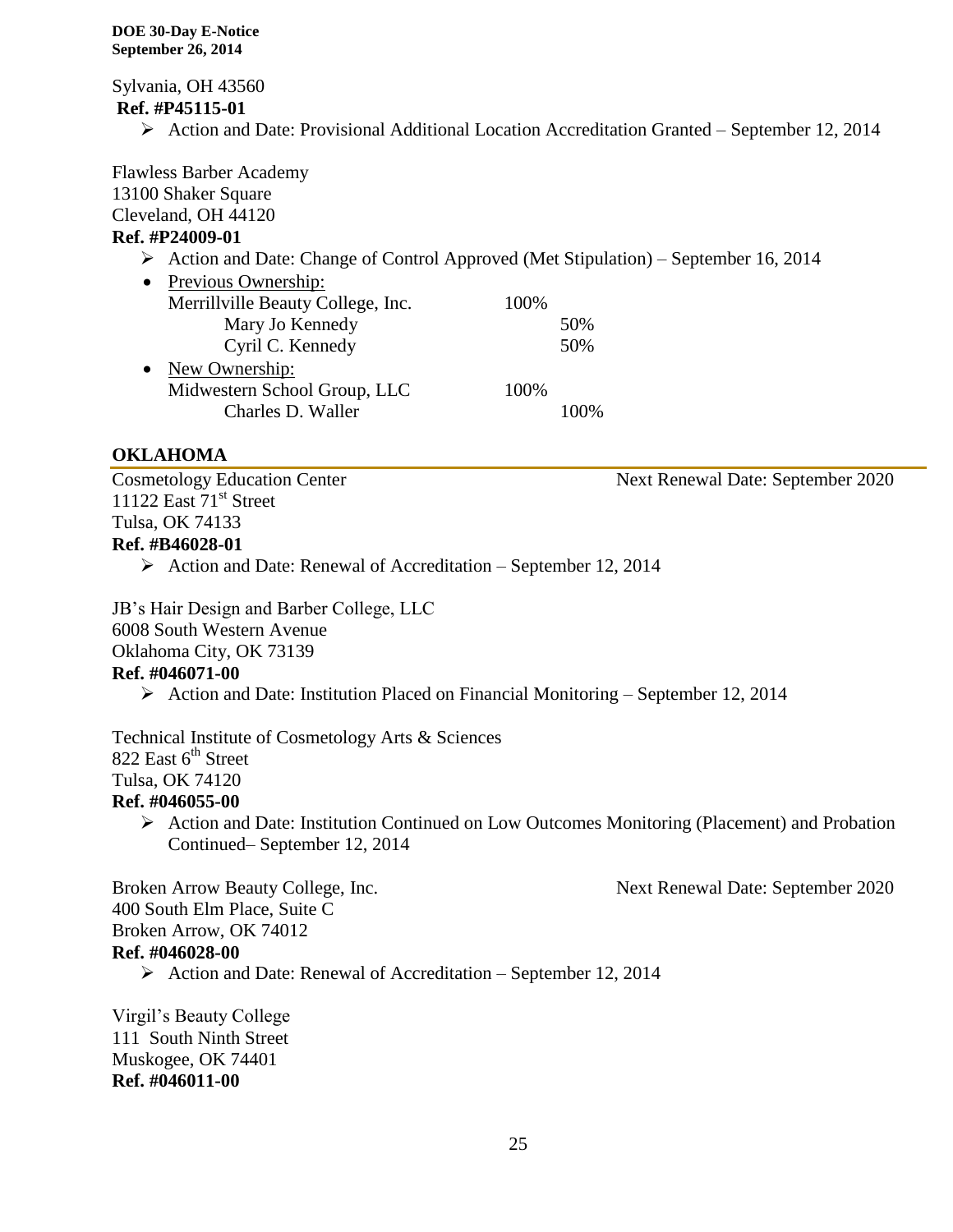$\triangleright$  Action and Date: Institution Removed from Reporting Requirement (Draft Cohort Default Rates) – September 12, 2014

# **OREGON**

Phagans' School of Hair Design 12000 Southeast 82<sup>nd</sup> Avenue K-217 Happy Valley, OR 97086 **Ref. #047015-00**

- $\triangleright$  Action and Date: Change of Location Approved with Stipulation September 12, 2014
- Current Location: 12000 South East  $82^{nd}$  Avenue, Suite K-217, Happy Valley, OR 97086
- New Location: 12000 South East  $82<sup>nd</sup>$  Avenue, Suite 4010, Happy Valley, OR 97086

## **PENNSYLVANIA**

The Salon Professional Academy Next Renewal Date: September 2020  $705 \; 12$ <sup>th</sup> Street Altoona, PA 16602 **Ref. #048079-00**  $\triangleright$  Action and Date: Renewal of Accreditation – September 12, 2014 Lancaster School of Cosmetology & Therapeutic Bodywork Next Renewal Date: January 2019 50 Ranck Avenue Lancaster, PA 17602 **Ref. #048077-00**  $\triangleright$  Action and Date: Renewal of Accreditation – September 12, 2014 Pulse Beauty Academy A Paul Mitchell Partner School 150 East Pennsylvania Avenue, Suite 250 Downington, PA 19335

#### **Ref. #048120-00**

Action and Date: Institution Continued on Low Outcomes Monitoring (Placement) – September 12, 2014

American Beauty Academy 1166 Park City Center

Lancaster, PA 17601

# **Ref. #B30034-03**

 $\triangleright$  Action and Date: Institution Removed from Monitoring (Licensure) with a Directive – September 23, 2014

# **PUERTO RICO**

Emma's Beauty Academy 22 Terra del Valle Cayey, PR 00736 **Ref. #062044-00**

Action and Date: Institution Removed from Financial Monitoring – September 12, 2014

# **RHODE ISLAND**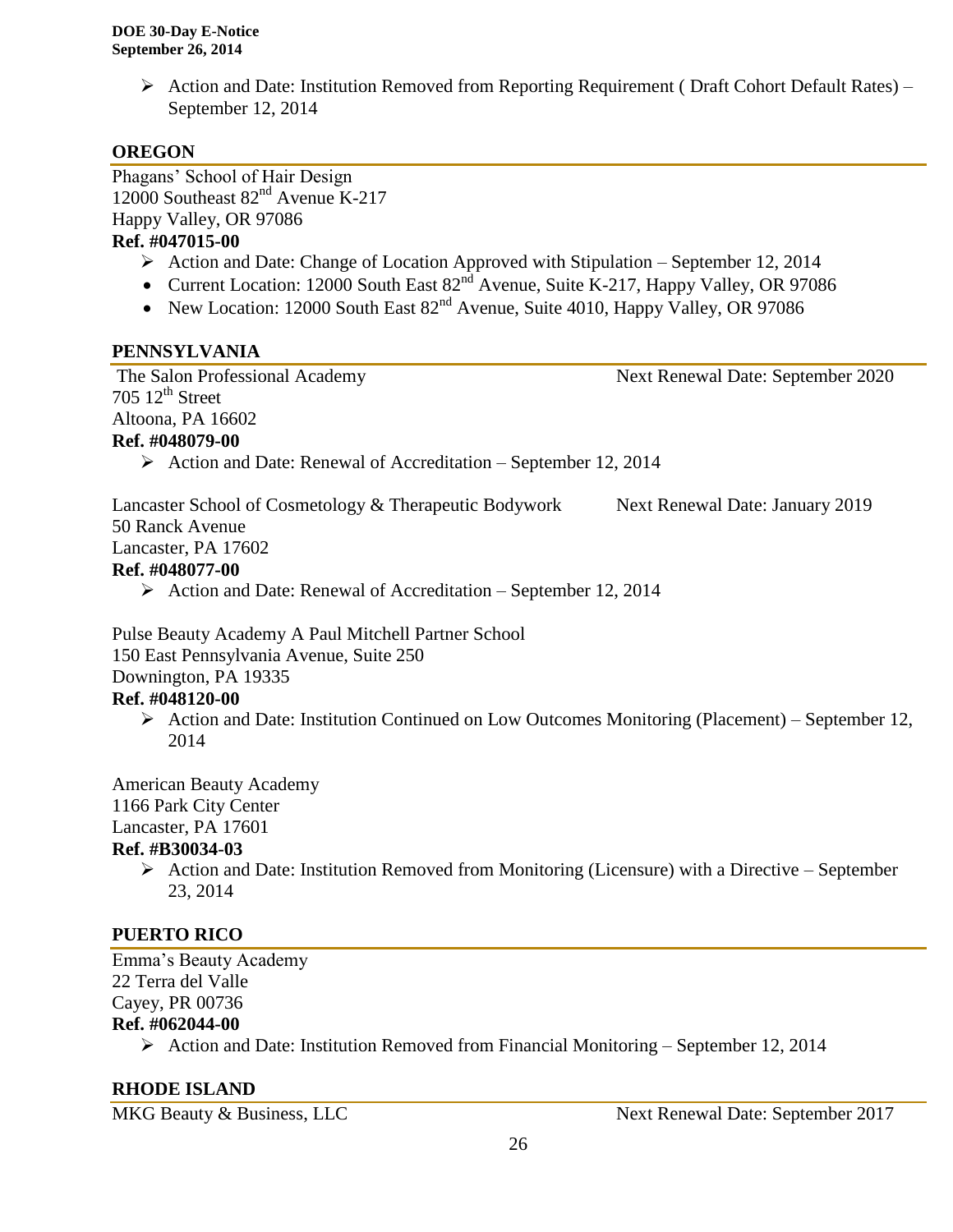DBA Aveda Institute Rhode Island Previous Ref. #I12065-00 379 Atwood Avenue Cranston, RI 02920

#### **Ref. #049011-00**

 $\triangleright$  Action and Date: Initial Accreditation Granted – September 12, 2014

Paul Mitchell The School 30 Chapel View Boulevard Cranston, RI 02920 **Ref. #B54029-02**

## Action and Date: Certification of Annual Report Data(CARD) Initiative Accepted with two Directives – September 23, 2014

#### **SOUTH CAROLINA**

Jolei's Hair Institute, LLC 203 East Main Street Olanta, SC 29114 **Ref. #050040-00**

 $\triangleright$  Action and Date: Withdrawal of Accreditation with the Right to Appeal and Probation Continued – September 12, 2014

# **TENNESSEE**

205 Enterprise Drive Adamsville, TN 38310

Institute of Hair Design, Inc. Next Renewal Date: May 2020

# **Ref. #052064-00**

 $\triangleright$  Action and Date: Renewal of Accreditation – September 12, 2014

Buchanan Beauty College 925 Sevier Street Shelbyville, TN 37160 **Ref. #052061-00**

Action and Date: Institution Placed on Financial Monitoring – September 12, 2014

Coffee County Beauty Academy 211 West Coffee Street Tullahoma, TN 37388 **Ref. #B52061-01**

Action and Date: Institution Placed on Financial Monitoring – September 12, 2014

Buchanan Beauty College of Pleasant View 2008 Highway 49 East Pleasant View, TN 37146 **Ref. #B52061-02**

 $\triangleright$  Action and Date: Institution Placed on Financial Monitoring – September 12, 2014

New Concepts School of Cosmetology 1412 South Lee Highway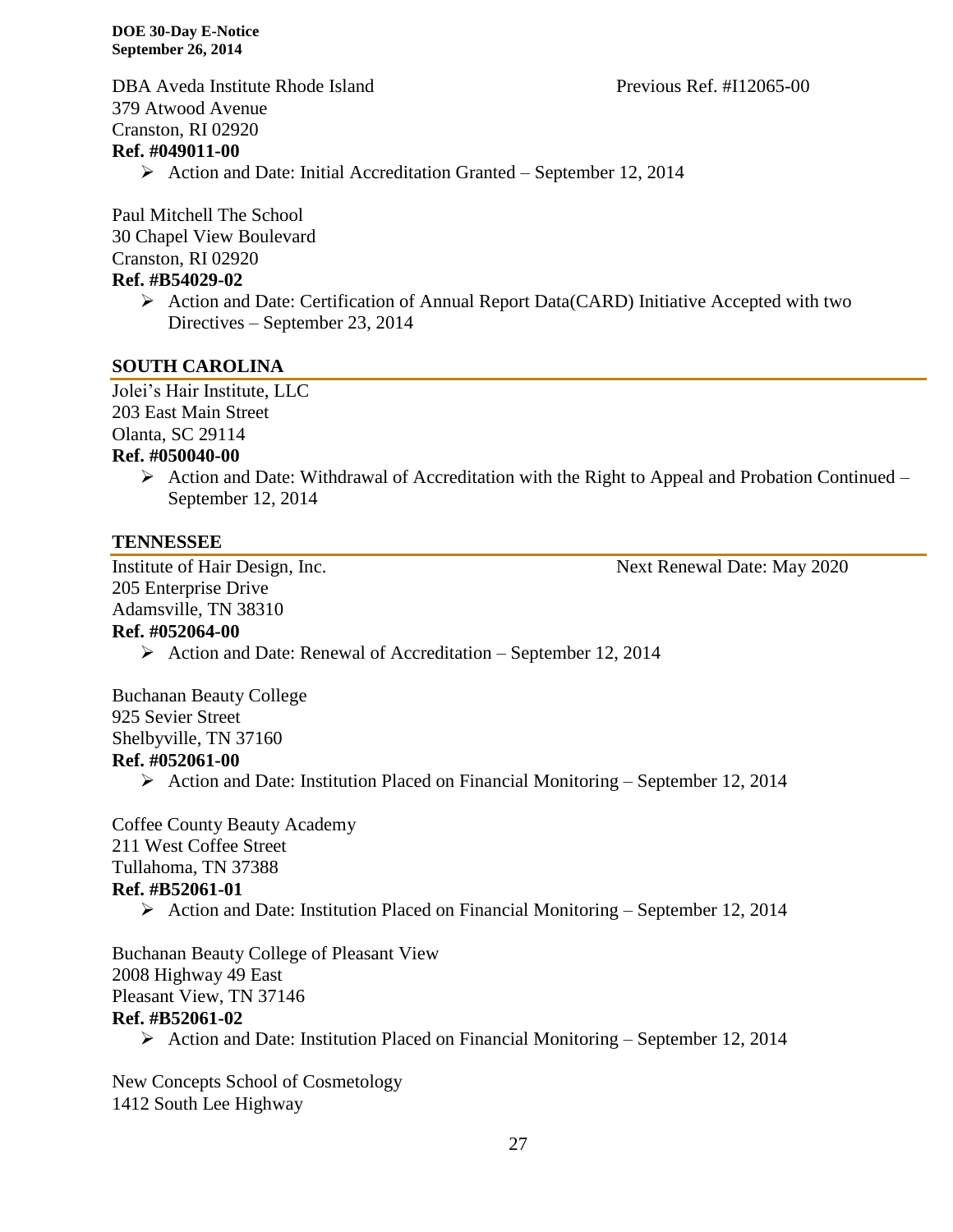Cleveland, TN 37311 **Ref. #052060-00**

 $\triangleright$  Action and Date: Institution Placed on Financial Monitoring – September 12, 2014

The Barber School

1309 Jackson Avenue

Memphis, TN 38107

#### **Ref. #052056-00**

 $\triangleright$  Action and Date: Institution Removed from Low Outcomes Monitoring (Graduation) – September 12, 2014

The Barber School

77 Carriage House Drive, Suite H

Jackson, TN 38305

# **Ref. #B52056-01**

 $\triangleright$  Action and Date: Institution Removed from Low Outcomes Monitoring (Graduation) – September 12, 2014

Volunteer Beauty Academy

1793 North Gallatin Road

Madison, TN 37115

# **Ref. #052032-00**

Action and Date: Institution Continued on Low Outcomes Monitoring (Placement) – September 12, 2014

Paul Mitchell the School Nashville 5510 Crossings Circle Antoich, TN 37013

# **Ref. #052026-00**

 $\triangleright$  Action and Date Institution Continued on Low Outcomes Monitoring (Placement) – September 12, 2014

Paul Mitchell the School – Murfreesboro 1720 Old Fort Parkway, Suite L200

Murfreesboro, TN 371200

# **Ref. #B52026-01**

 $\triangleright$  Action and Date Institution Continued on Low Outcomes Monitoring (Placement) – September 12, 2014

Southern Institute of Cosmetology 3099 South Perkins Memphis, TN 38118 **Ref. #013018-00**

> $\triangleright$  Action and Date: Institution Placed on Low Outcomes Monitoring (Placement) – September 12, 2014

Buchanan Beauty College of Pleasant View 2008 Highway 49 East Pleasant View, TN 37146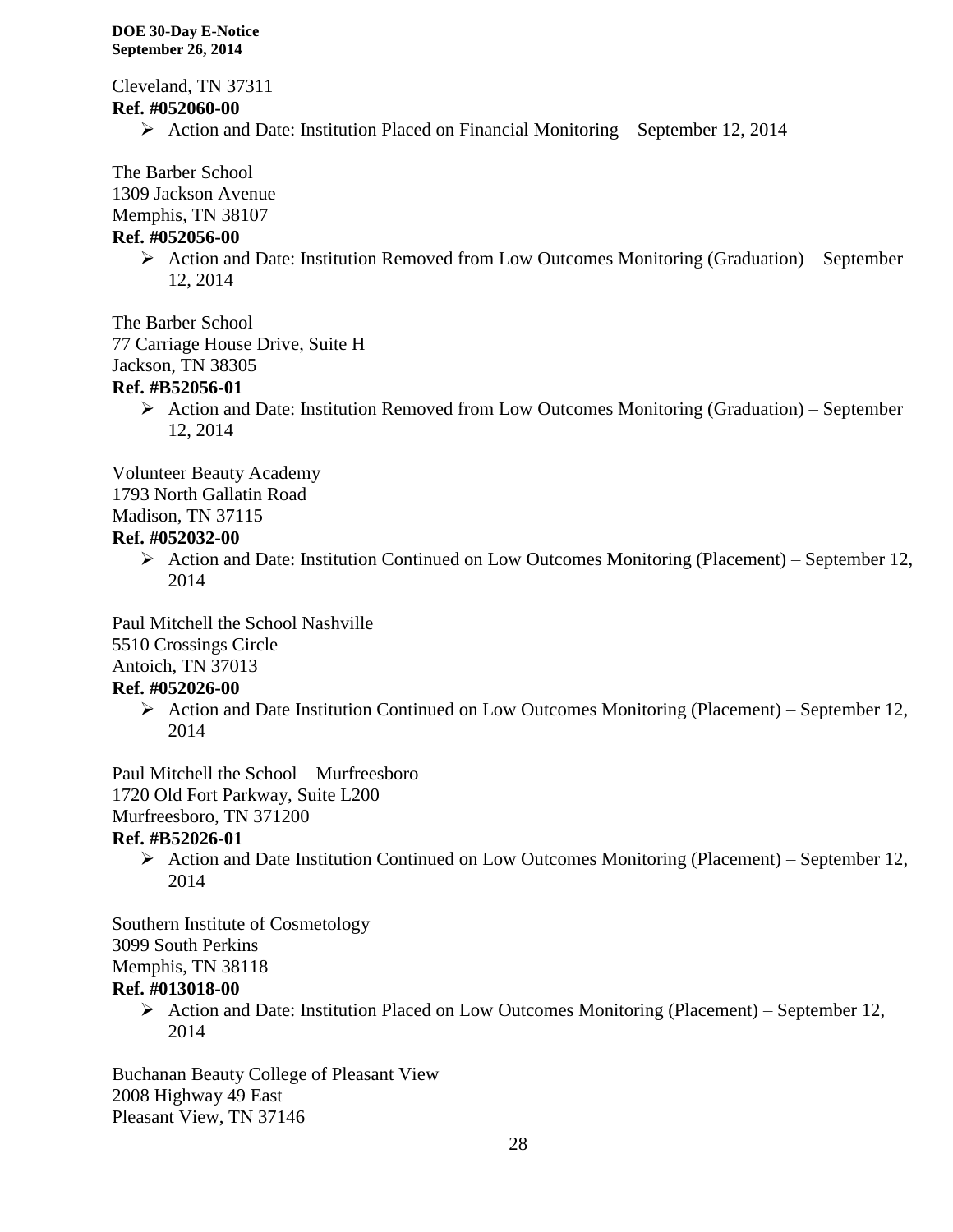#### **Ref. #B52061-02**

- $\triangleright$  Action and Date: Non-Substantive to Substantive Expansion of Campus Approved with Stipulation September 12, 2014
- Expanded Campus Facility: 2008 Highway 49 East, Suite 101, Pleasant View, TN 37146

Empire Beauty School Next Renewal Date: September 2020

7106 Moore's Lane Brentwood, TN 37027 **Ref. #B48017-04**

 $\triangleright$  Action and Date: Renewal of Accreditation – September 12, 2014

Knoxville Institute of Hair Design 1221 North Central Street Knoxville, TN 37917 **Ref. #052069-00**

 $\triangleright$  Action and Date: Institution Removed from Financial Monitoring – September 12, 2014

Paul Mitchell The School – Murfreesboro Next Renewal Date: September 2015 1720 Old Fort Parkway, Suite L200 Previous Ref. #052026-00 Murfreesboro, TN 37129 **Ref. #B25026-01**

- $\triangleright$  Action and Date: Re-Designation (from Main Campus to Additional Location) Approved with
	- Stipulation September 12, 2014

Volunteer Beauty Academy 395 Highway 51 Bypass North, Suite A Dyersburg, TN38024

# **Ref. #052028-00**

Action and Date: Institution Removed from Probation – September 12, 2014

Last Minute Cuts School of Barbering & Cosmetology 2195 South Third Street Memphis, TN 38109 **Ref. #052065-00**

 $\triangleright$  Action and Date: Withdrawal of Accreditation with the Right to Appeal and Probation Continued – September 12, 2014

# **TEXAS**

Baldwin Beauty School 3005 South Lamar, Suite 103 Austin, TX 78704

# **Ref. #053017-00**

 $\triangleright$  Action and Date: Removal of Program and Program Name Change Acknowledged – September 3, 2014

| • Program Removed:       | Shampoo Tech | 150 Clock Hours |
|--------------------------|--------------|-----------------|
| • Previous Program Name: | Facial       | 750 Clock Hours |
| • New Program Name:      | Esthetician  | 750 Clock Hours |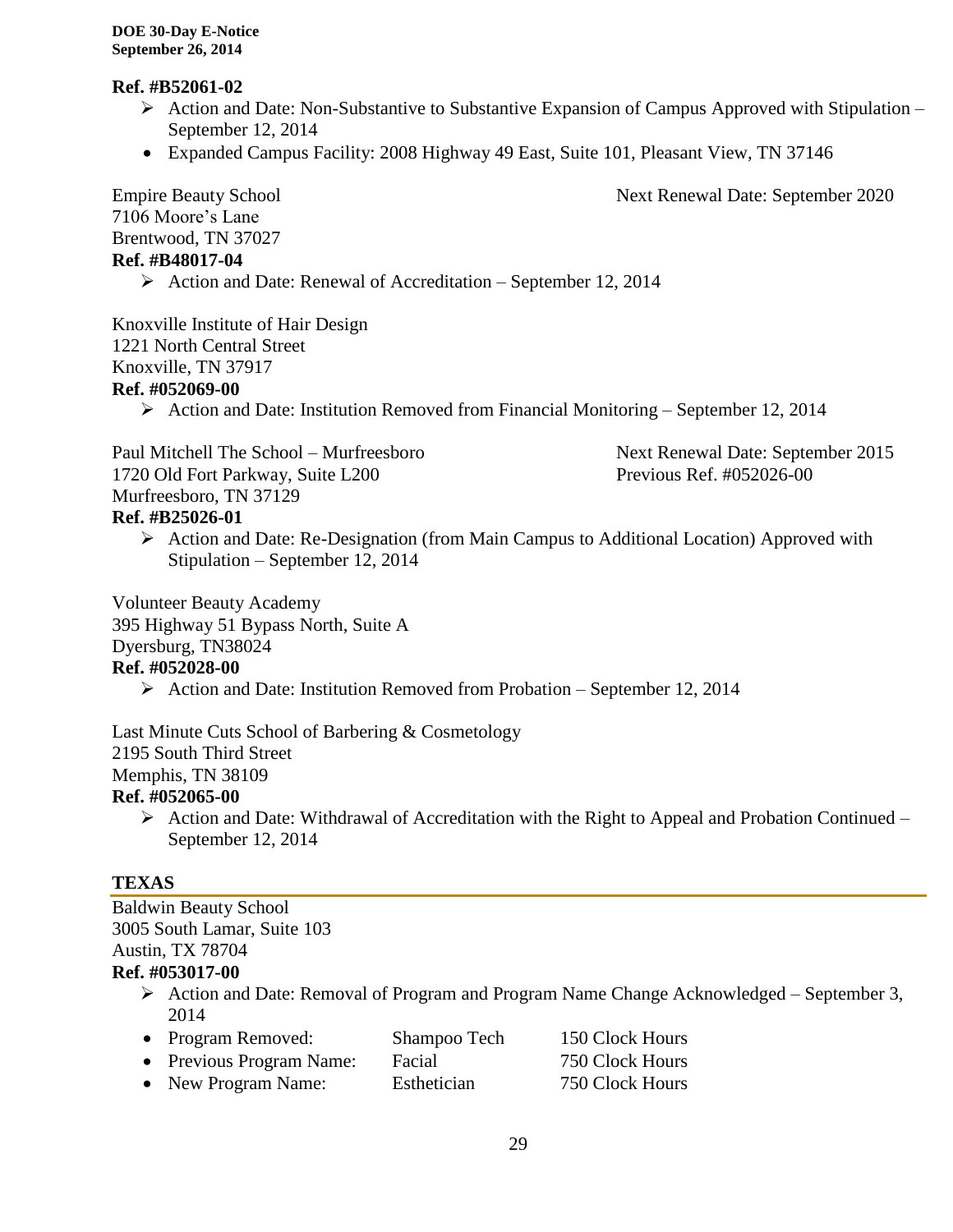Baldwin Beauty School 8440 Burnet Road, #40 Austin, TX 78757

#### **Ref. #B53017-01**

- $\triangleright$  Action and Date: Removal of Program and Program Name Change Acknowledged September 3, 2014
- Program Removed: Shampoo Tech 150 Clock Hours
- Previous Program Name: Facial 750 Clock Hours
- New Program Name: Esthetician 750 Clock Hours

Ogle School Hair Skin Nails 2200 West Park Row Drive Arlington, TX 76013 **Ref. #053064-00**

- Action and Date: Program Name Change Acknowledged September 8, 2014
- Previous Program Name: Operator 1500 Clock Hours Facial 750 Clock Hours • New Program Name: Cosmetology 1500 Clock Hours Esthetics 750 Clock Hours

Ogle School Hair Skin Nails 742 NW Loop 410, Suite 226 San Antonio, TX 78216

#### **Ref. #B53064-01**

- $\triangleright$  Action and Date: Program Name Change Acknowledged September 8, 2014
- Previous Program Name: Esthetician 750 Clock Hours
- New Program Name: Esthetics 750 Clock Hours

Ogle School Hair Skin Nails 2324 San Jacinto Boulevard, Suite 207 Denton, TX 76205 **Ref. #B53064-02**

- Action and Date: Program Name Change Acknowledged September 8, 2014
- Previous Program Name: Esthetician 750 Clock Hours
- New Program Name: Esthetics 750 Clock Hours

Ogle School Hair Skin Nails 720-B Arcadia Street Hurst, TX 76053 **Ref. #053111-00**

- Action and Date: Program Name Change Acknowledged September 8, 2014
- Previous Program Name: Operator 1500 Clock Hours Facial 750 Clock Hours • New Program Name: Cosmetology 1500 Clock Hours Esthetics 750 Clock Hours

Ogle School Hair Skin Nails 12788 Fountain Lake Circle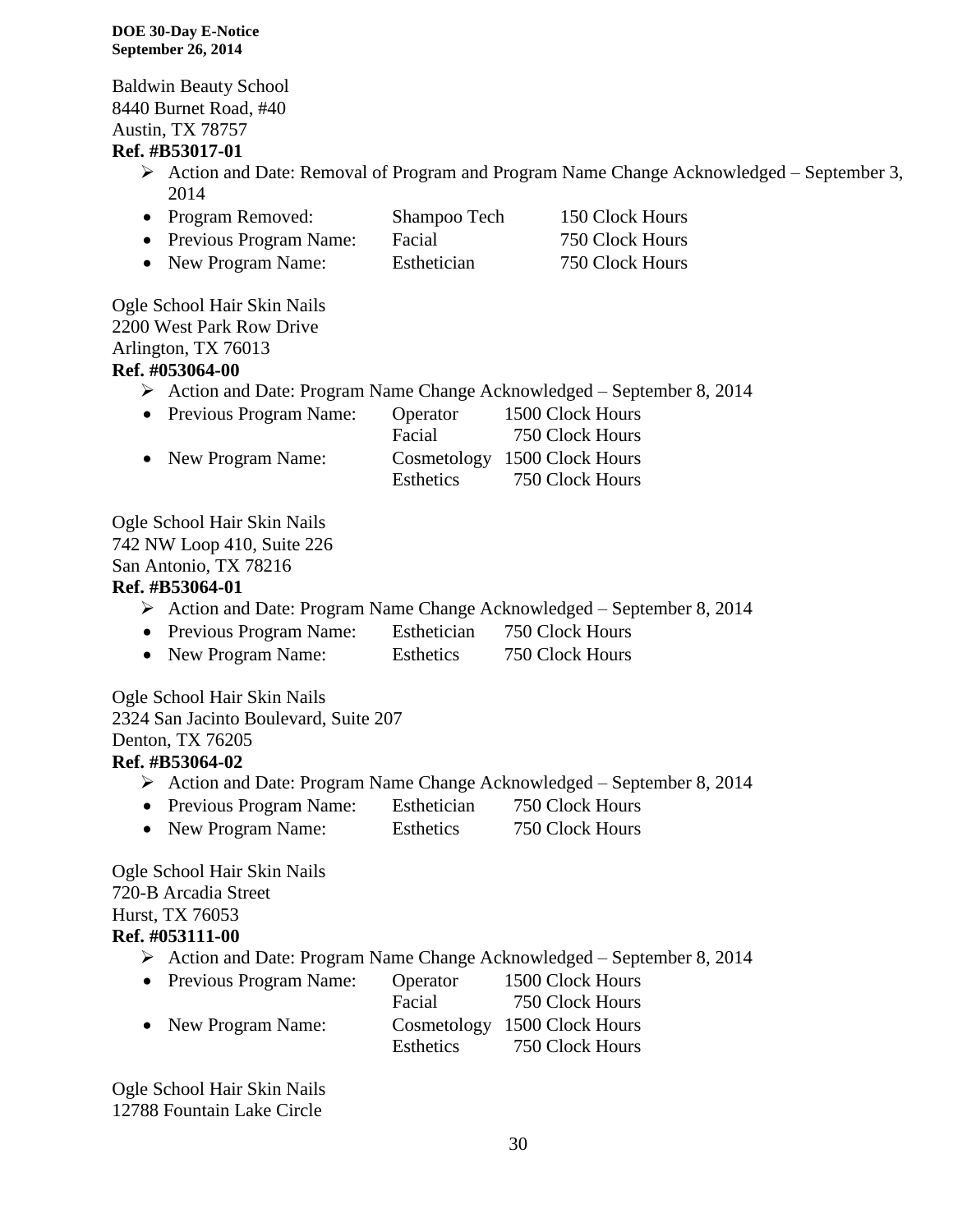Stafford, TX 77477 **Ref. # B53111-01** Action and Date: Program Name Change Acknowledged – September 8, 2014 • Previous Program Name: Esthetician 750 Clock Hours • New Program Name: Esthetics 750 Clock Hours Ogle School Hair Skin Nails 6125 Southwest Loop 820, Suite 128 Fort Worth, TX 76132 **Ref. #053112-00**

- Action and Date: Program Name Change Acknowledged September 8, 2014
- Previous Program Name: Esthetician 750 Clock Hours
- New Program Name: Esthetics 750 Clock Hours

Ogle School Hair Skin Nails 6333 East Mockingbird Lane, Suite 201 Dallas, TX 75214 **Ref. #B53112-01**

Action and Date: Program Name Change Acknowledged – September 8, 2014

| • Previous Program Name: | Operator  | 1500 Clock Hours             |
|--------------------------|-----------|------------------------------|
|                          | Facialist | 750 Clock Hours              |
| • New Program Name:      |           | Cosmetology 1500 Clock Hours |
|                          | Esthetics | 750 Clock Hours              |

Ogle School Hair Skin Nails 17174 Preston Road Dallas, TX 75248 **Ref. #B53112-02**

Action and Date: Program Name Change Acknowledged – September 8, 2014

| • Previous Program Name: | Operator  | 1500 Clock Hours             |
|--------------------------|-----------|------------------------------|
|                          | Facialist | 750 Clock Hours              |
| • New Program Name:      |           | Cosmetology 1500 Clock Hours |
|                          | Esthetics | 750 Clock Hours              |

| <b>Natural Images Beauty College</b>                                                 | Next Renewal Date: September 2016 |
|--------------------------------------------------------------------------------------|-----------------------------------|
| 236 Old Angleton Road                                                                | Previous Ref. $\#110043-00$       |
| Clute, TX 77531                                                                      |                                   |
| Ref. #053222-00                                                                      |                                   |
| $\triangleright$ Action and Date: Initial Accreditation Granted – September 12, 2014 |                                   |
| Milan Institute of Cosmetology                                                       | Next Renewal Date: January 2018   |
| 5403 Walzem Road                                                                     |                                   |
|                                                                                      |                                   |

5403 Walzem Road San Antonio, TX 78218 **Ref. #B53084-01**

 $\triangleright$  Action and Date: Renewal of Accreditation – September 12, 2014.

I.T.S. Academy of Beauty 3111 Midwestern Parkway, Suite #110

31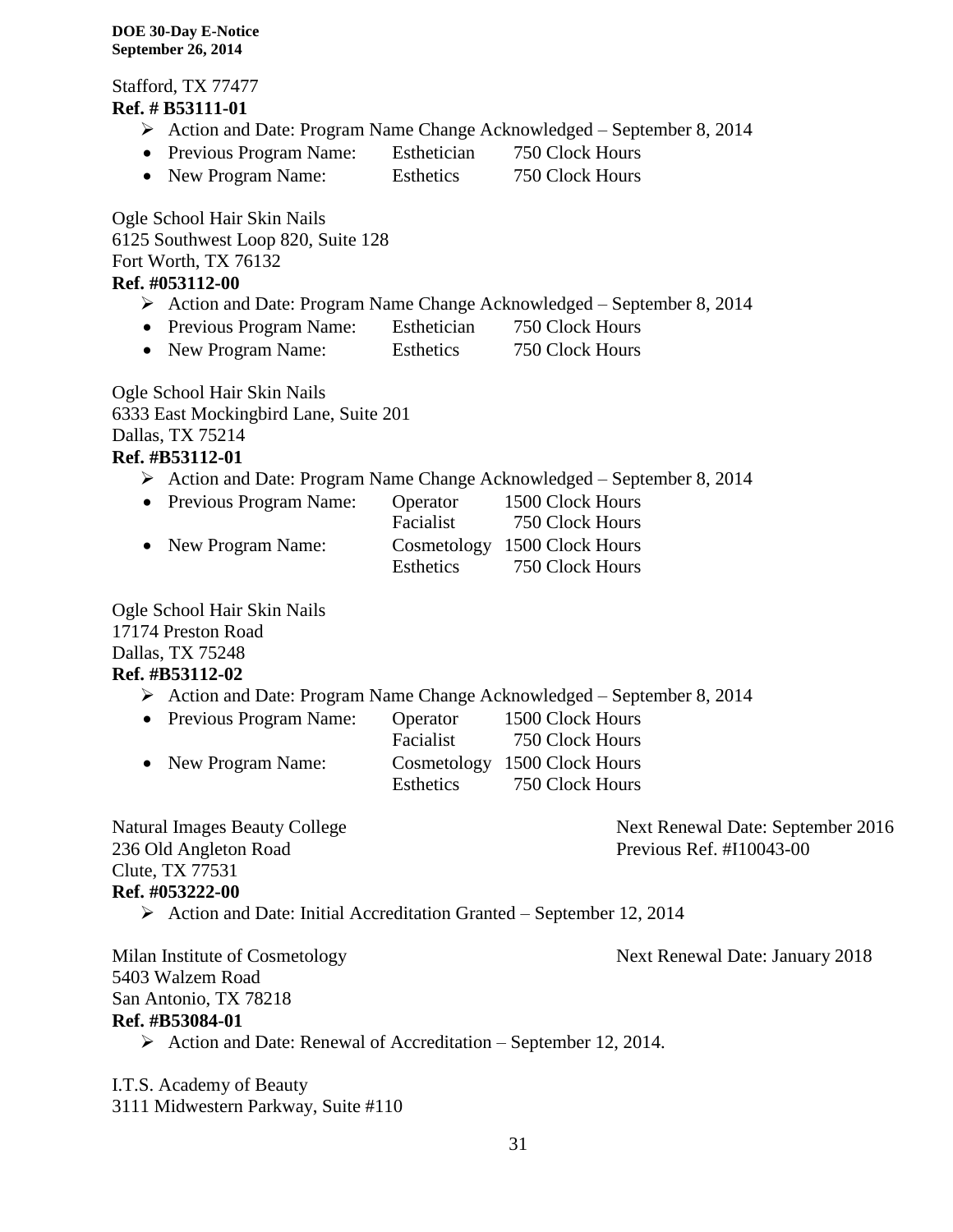Wichita Falls, TX 76308 **Ref. # B41010-17**

> $\triangleright$  Action and Date: Institution Removed from Low Outcomes Monitoring (Graduation) with a Directive – September 12, 2014

Southern Texas Careers Academy, LP 601 East Nolana, Suite C McAllen, TX 78504 **Ref. #053211-00**

 $\triangleright$  Action and Date: Institution Placed on Financial Monitoring – September 12, 2014

Southern Texas Careers Academy 224 Chaparral Boulevard Rio Grande City, TX 78582 **Ref. #053214-00**

Action and Date: Institution Placed on Financial Monitoring – September 12, 2014

Central Texas Beauty College 2 Next Renewal Date: September 2020

1400 North Mays Street Round Rock, TX 78664 **Ref. #053098-00**

 $\triangleright$  Action and Date: Renewal of Accreditation – September 12, 2014

Ogle School of Hair Skin Nails 2200 West Park Row Drive Arlington, TX 76013 **Ref. #053064-00**

 $\triangleright$  Action and Date: Institution Removed from Financial Monitoring – September 12, 2014

Ogle School Hair Skin Nails 720-B Arcadia Street Hurst, TX 76053 **Ref. #053111-00**

 $\triangleright$  Action and Date: Institution Removed from Financial Monitoring – September 12, 2014

Ogle School Hair Skin Nails 6125 Southwest Loop 820, Suite 125 Fort Worth, TX 76132 **Ref. #053112-00**

 $\triangleright$  Action and Date: Institution Removed from Financial Monitoring – September 12, 2014

Ogle School Hair Skin Nails 742 NW Loop 410, Suite 226 San Antonio, TX 78216 **Ref. #B53064-01**

Action and Date: Institution Removed from Financial Monitoring – September 12, 2014

Ogle School Hair Skin Nails 2324 San Jacinto Boulevard, Suite 207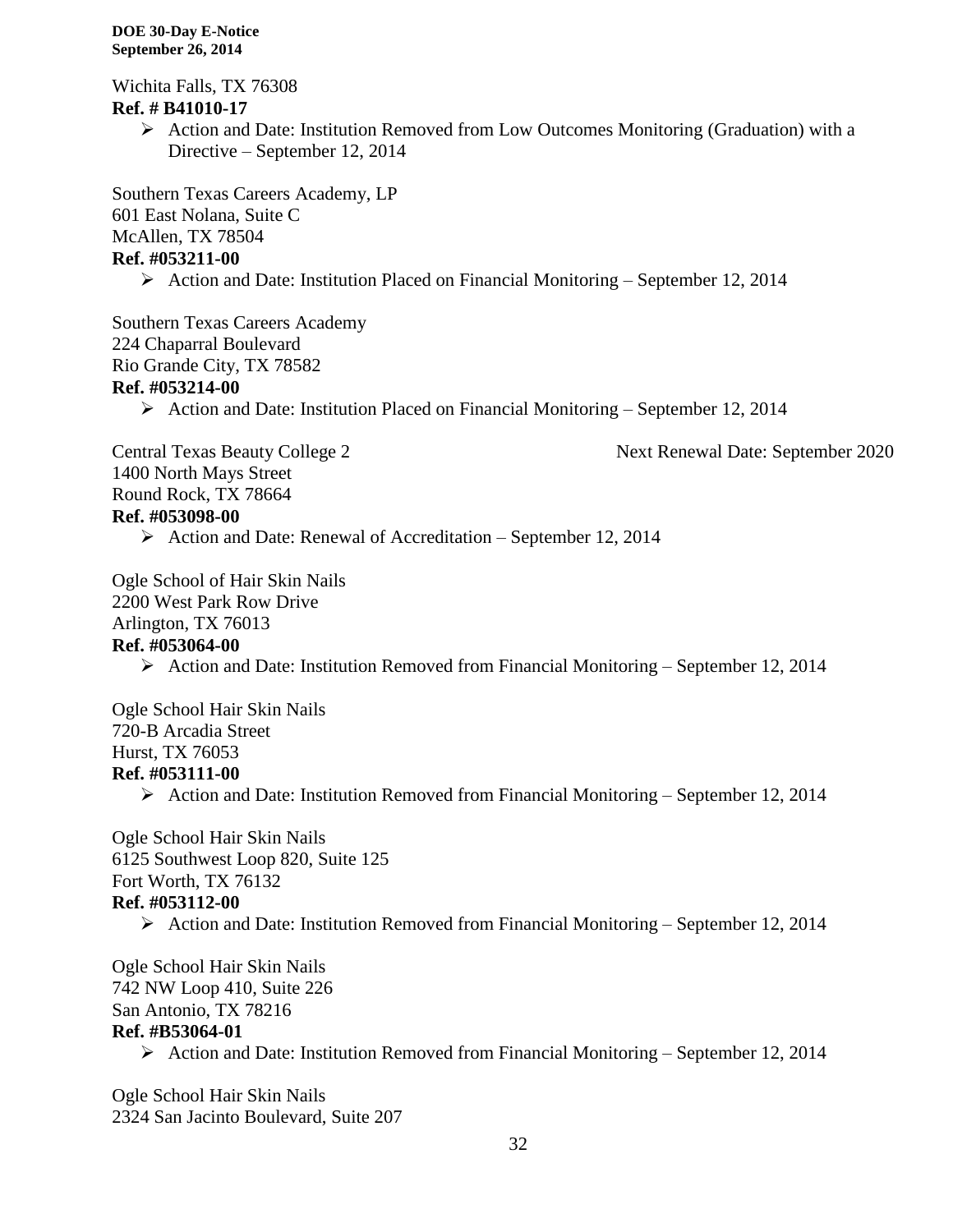Denton, TX 76205 **Ref. #B53064-02**

Action and Date: Institution Removed from Financial Monitoring – September 12, 2014

Ogle School Hair Skin Nails 12788 Fountain Lake Circle

Stafford, TX 77477

# **Ref. #B53111-01**

Action and Date: Institution Removed from Financial Monitoring – September 12, 2014

Ogle School Hair Skin Nails 6333 East Mockingbird Lane, Suite 201 Dallas, TX 75214 **Ref. #B53112-01**

Action and Date: Institution Removed from Financial Monitoring – September 12, 2014

Ogle School Hair Skin Nails 17174 Preston Road Dallas, TX 75248 **Ref. #B53112-02**

Action and Date: Institution Removed from Financial Monitoring – September 12, 2014

Laredo Beauty College, Inc.

3020 North Meadow Avenue

Laredo, TX 78040

# **Ref. #053031-00**

 $\triangleright$  Action and Date: Institution Continued on Low Outcomes Monitoring (Placement) – September 12, 2014

Aveda Institute Austin 6001 Middle Fiskville Road, Suite 200 Austin, TX 78752

# **Ref. #B28069-07**

- $\triangleright$  Action and Date: Change of Location Approved September 12, 2014
- Previous Location: 3300 North I-35, Suite 100, Austin, TX 78705
- New Location: 6001 Middle Fiskville Road, Suite 200, Austin, TX 78752

# **UTAH**

Cameo College of Essential Beauty 124 East 5770 South Murray, UT 84107

# **Ref. #054044-00**

Action and Date: Institution Continued on Low Outcomes Monitoring (Placement) – September 12, 2014

Bonnie Joseph Academy of Cosmetology & Barbering 164 South Main Street Heber City, UT 84032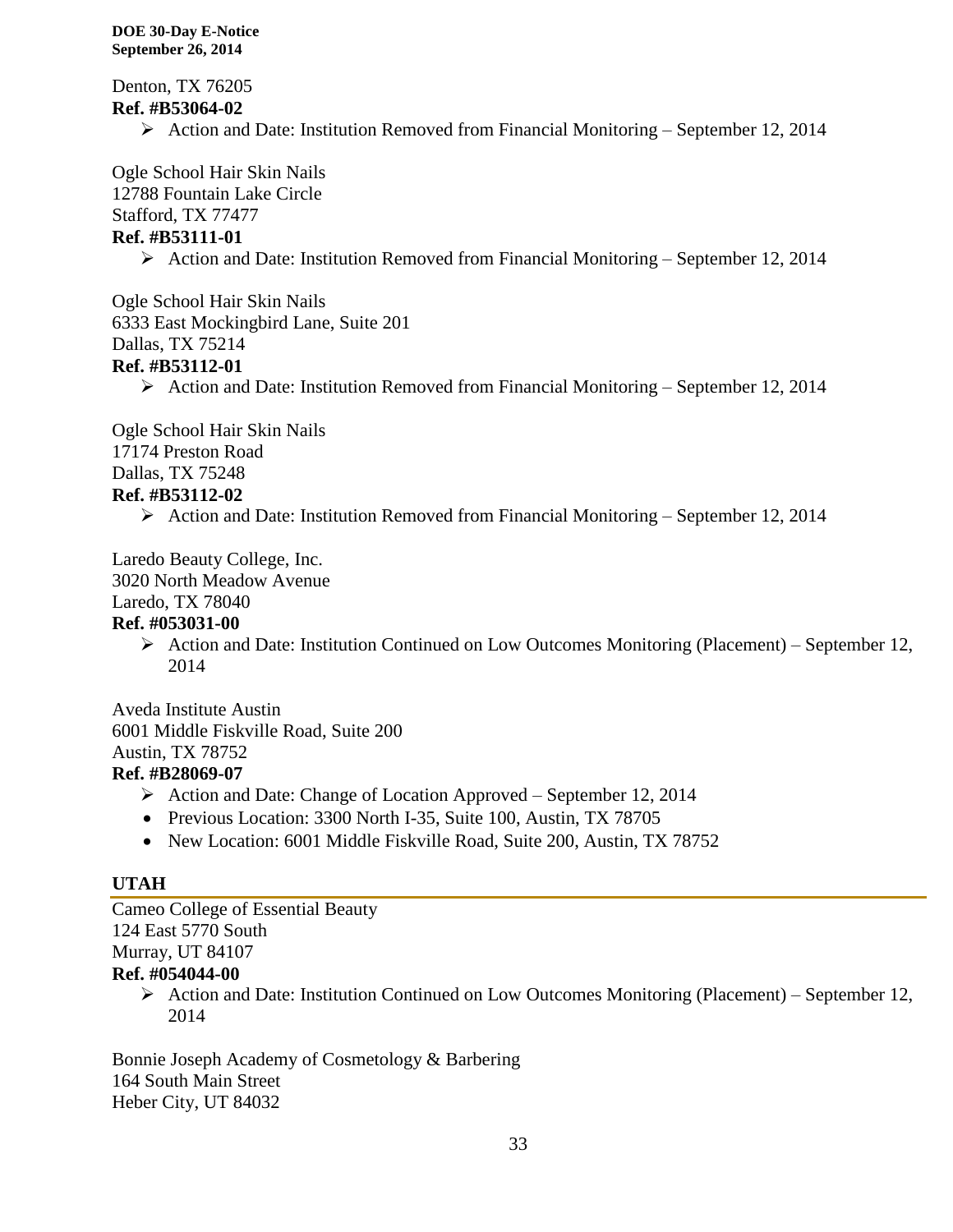#### **Ref. #054068-00**

 $\triangleright$  Action and Date: Institution Placed on Low Outcomes Monitoring (Placement) – September 12, 2014

Mandalyn Academy 648 East State Road Unit B American Fork, UT 84003

#### **Ref. #054060-00**

- Action and Date: Addition of New Program Approved September 12, 2014
- New Program: Basic Esthetics 600 Clock Hours

Renaissance Academie, LLC 1460 North Moon River Drive Provo, UT 84604 **Ref. #054057-00**

 $\triangleright$  Action and Date: Institution Placed on Financial Monitoring – September 12, 2014

Color My Nails School of Nail Technology 85 East 7200 South Midvale, UT 84047 **Ref. #054048-00**

 $\triangleright$  Action and Date: Institution Removed from Financial Monitoring – September 12, 2014

Paul Mitchell The School Logan 255 South Main Street, Suite 200 Logan, UT 84321

# **Ref. #054047-00**

Action and Date: Institution Placed on Financial Monitoring – September 12, 2014

Paul Mitchell The School 480 North 900 East Provo, UT 84606

#### **Ref. #054029-00**

 $\triangleright$  Action and Date: Certification of Annual Report Data(CARD) Initiative Accepted with two Directives – September 23, 2014

# **VIRGINIA**

The Chrysm Institute of Esthetics 281 Independence Boulevard, Suite 101 Virginia Beach, VA 23462 **Ref. #056065-00**

- Action and Date: Removal of Program Acknowledged September 15, 2014
- Program Removed: Professional/Master Combo 1200 Clock Hours

888 J. Clyde Morris Boulevard Newport News, VA 23601 **Ref. #056062-00**

Luckes Beauty Academy Next Renewal Date: January 2019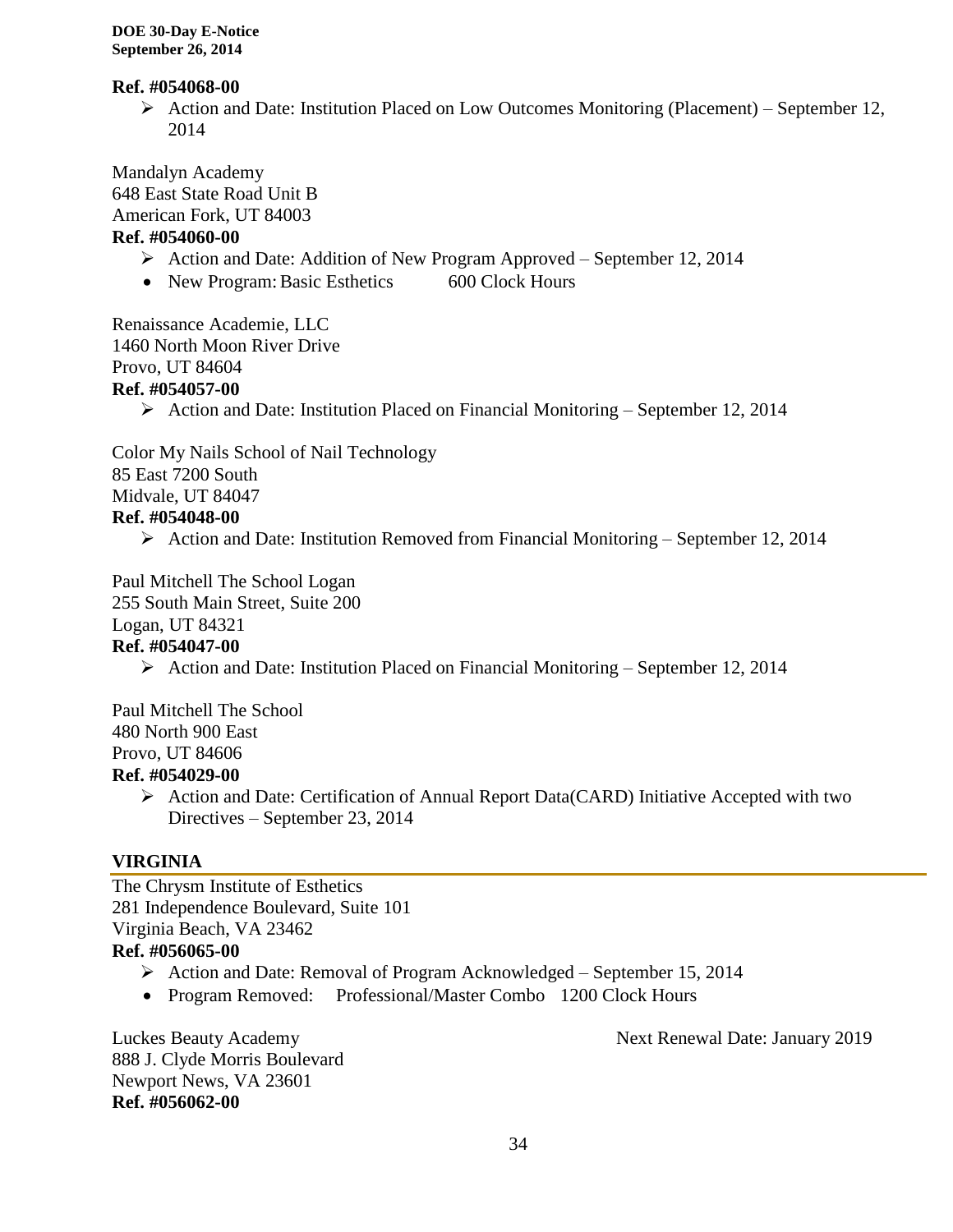$\triangleright$  Action and Date: Renewal of Accreditation – September 12, 2014

# **WASHINGTON**

Studio Beauty School 2824 North Monroe Street Spokane, WA 99205 **Ref. #057070-00**

- $\triangleright$  Action and Date: Address Update Acknowledged September 3, 2014
- Previous Institution Address: 2824 North Monroe, Spokane, WA 99205
- New Institution Address: 2824 North Monroe Street, Spokane WA 99205

Studio Beauty School 2824 North Monroe Street Spokane, WA 99205 **Ref. #057070-00**

- Action and Date: Removal of Program Acknowledged September 3, 2014
- Program Removed: Barbering 1000 Clock Hours

Cascade Beauty College 435 East Main Street Auburn, WA 98002

#### **Ref. #057064-00**

 $\triangleright$  Action and Date: Institution Removed from Monitoring of Accreditation Standards and Criteria (Advisory Committee) – September 12, 2014

Northwest Hair Academy  $615$  South  $1<sup>st</sup>$  Street Mt. Vernon, WA 98273 **Ref. #057040-00**

 $\triangleright$  Action and Date: Institution Placed on Financial Monitoring – September 12, 2014

Northwest Hair Academy  $520$   $128<sup>th</sup>$  Street, SW, Suite A-8 Everett, WA 98204 **Ref. #B57040-01**

 $\triangleright$  Action and Date: Institution Placed on Financial Monitoring – September 12, 2014

Northwest Hair Academy – Bellingham 4192 Meridian Street Bellingham, WA 98226 **Ref. #P57040-02**

 $\triangleright$  Action and Date: Institution Placed on Financial Monitoring – September 12, 2014

Northwest Hair Academy – Yakima 401 North 1st Street Yakima, WA 98901 **Ref. #P57040-03**  $\triangleright$  Action and Date: Institution Placed on Financial Monitoring – September 12, 2014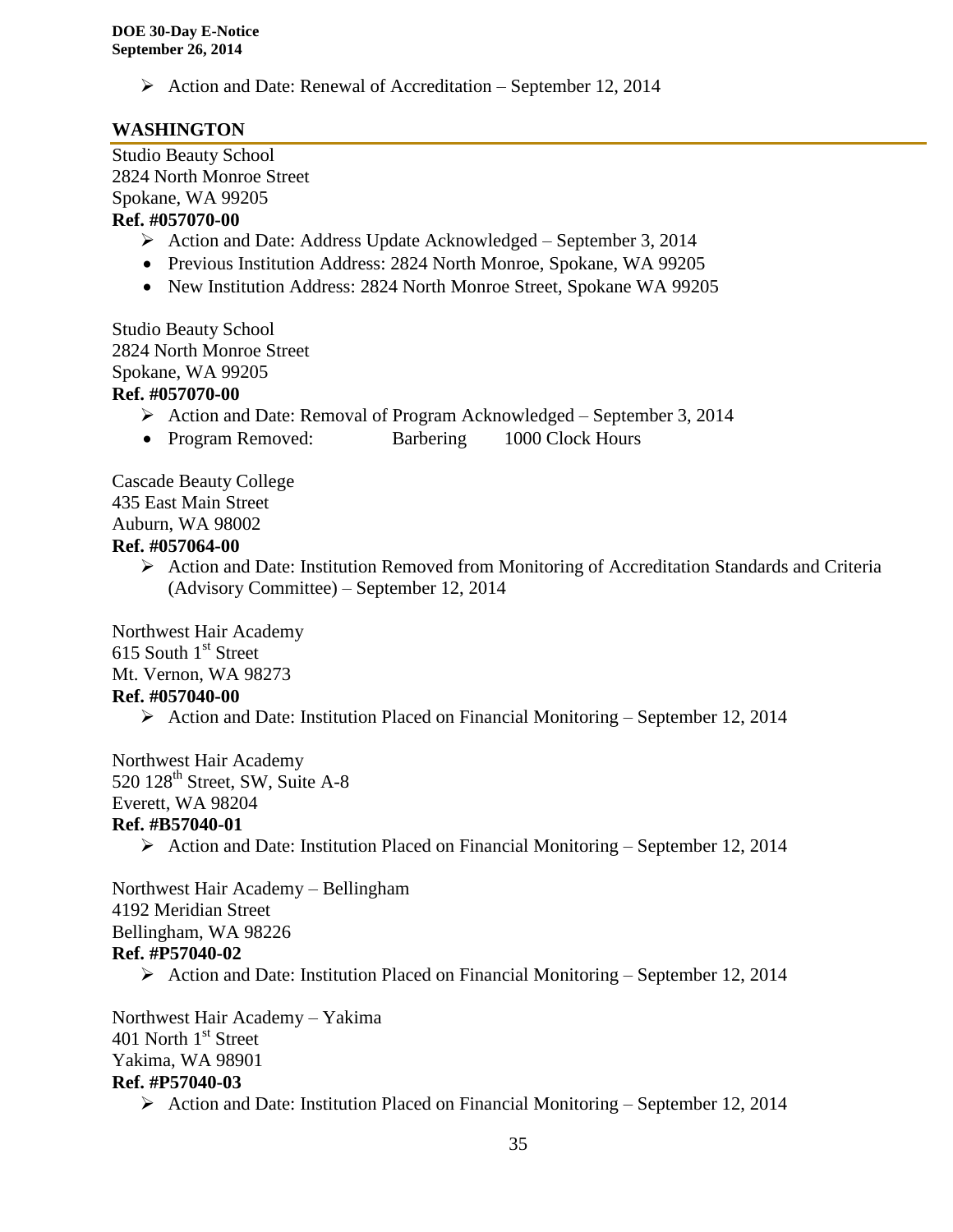Evergreen Beauty & Barber College  $14045$  Northeast  $20<sup>th</sup>$  Street Bellevue, WA 98007 **Ref. #057007-00**

- Action and Date: Addition of New Program Approved September 12, 2014
- New Program: Master Esthetics 1200 Clock Hours

Evergreen Beauty & Barber College 802 Southeast Everett Mall Way Everett, WA 98208 **Ref. #057058-00**

- Action and Date: Addition of New Program Approved September 12, 2014
- New Program: Master Esthetics 1200 Clock Hours

Evergreen Beauty College 1222 Bronson Way North Renton, WA 98057

# **Ref. #B57058-01**

- Action and Date: Addition of New Program Approved September 12, 2014
- New Program: Master Esthetics 1200 Clock Hours

#### **WASHINGTON DC**

700 Monroe Street Northeast Washington, DC 20017

Bennett Career Institute, Inc. Next Renewal Date: May 2020

#### **Ref. #018010-00**

 $\triangleright$  Action and Date: Renewal of Accreditation – September 12, 2014

#### **WEST VIRGINIA**

Scott College of Cosmetology 1502 Market Street Wheeling, WV 26003

#### **Ref. #058014-00**

 Action and Date: Institution Removed from Reporting Requirement (Draft Cohort Default Rates) – September 12, 2014

#### **WISCONSIN**

The Institute of Beauty and Wellness 327 East St. Paul Avenue Milwaukee, WI 53202 **Ref. #059038-00**

- $\triangleright$  Action and Date: Addition of New Program Approved with Stipulation September 12, 2014
- New Program: Ayurveda Esthetic 1000 Clock Hours

Paul Mitchell The School Green Bay 3450 South Packerland Drive DePere, WI 54115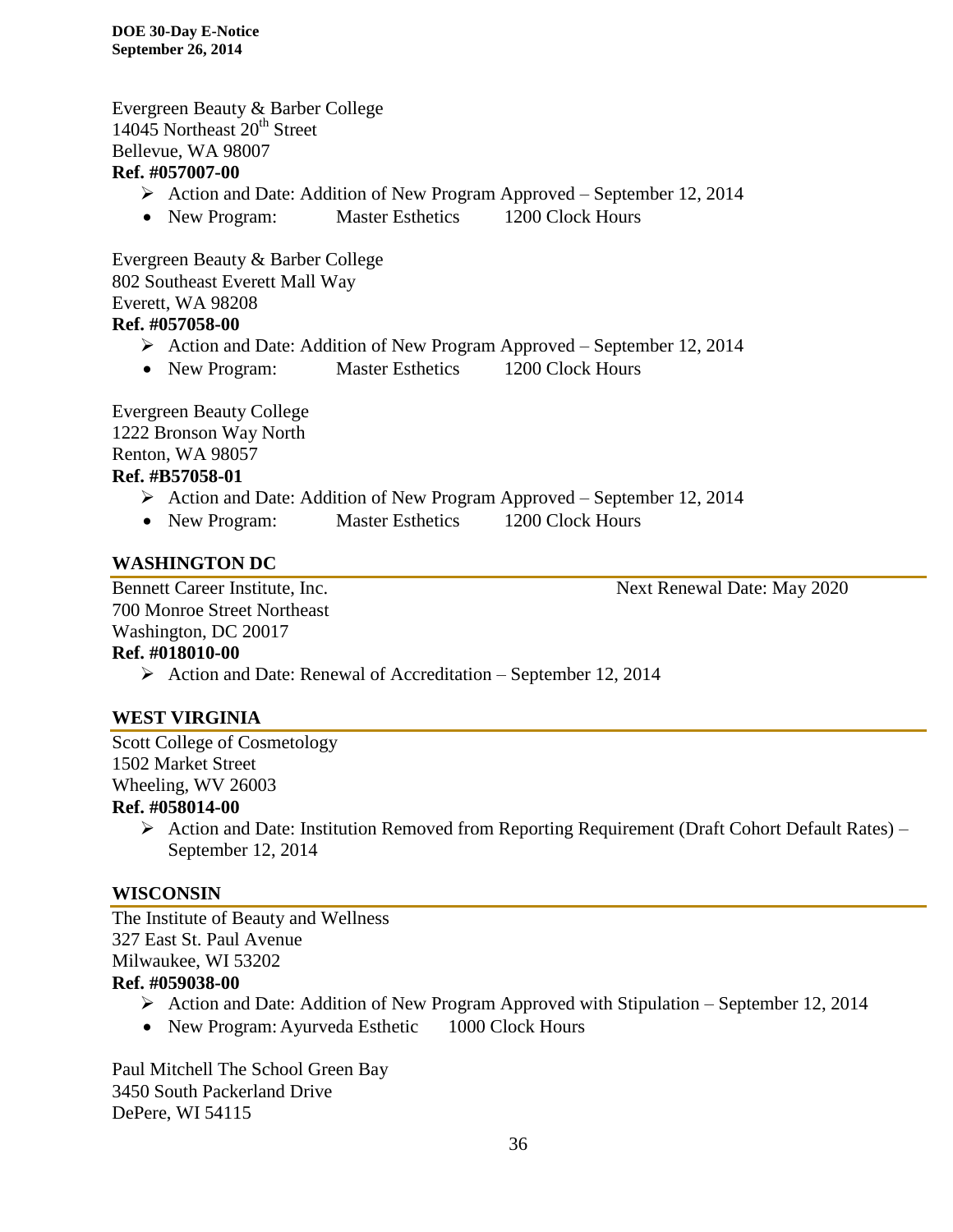#### **Ref. #059012-00**

- $\triangleright$  Action and Date: Addition of New Program Approved with Stipulation September 12, 2014
- New Program: Barbering 1000 Clock Hours

#### **To The Following:**

#### **United States Department of Education**

- **Ms. Kathleen Hochhalter- Special Assistant-- Administrative Actions & Appeals Division**
- **MS. Mary Gust- Director-- Administrative Actions & Appeals Division**
- **Department of Education Accreditation Division- USDOE-- Washington, DC**
- **Ms. Cathy Sheffield- Accreditation & State Liaison Office-- USDOE--- Washington, DC**
- Ms. Rachael Shultz- Accreditation and State Liaison Office-- USDOE --- Washington, DC
- **Ms. Lauren Pope- Administrative Actions and Appeals Services Group-- Washington, DC**
- Ms. Patrice Fleming-Team Leader-- School Participation Team--- Boston/New York
- Ms. Betty Coughlin- Area Case Director-- School Participation Team--- Boston/New York
- **MS. Tracy Nave-Team Leader-- School Participation Team--- Boston/New York**
- Mr. Christopher Curry- Team Leader-- School Participation Team--- Boston/New York
- **Ms. Martina Fernandez-Rosario- Acting Area Case Director-- School Participation---**
- San Francisco/Seattle
- Ms. Kerry O'Brien- Team Leader-- School Participation Team--- Denver
- Mr. Michael Frola- Area Case Director-- School Participation Team--- Philadelphia
- Ms. Nancy Paula Gifford- Area Case Director-- School Participation Team--- Philadelphia
- Ms. Sherrie Bell- Compliance Manager—School Participation Team--- Philadelphia
- Mr. Jesus Moya- Team Leader-- School Participation Team--- Dallas
- Ms. Kim Peeler- Team Leader-- School Participation Team--- Dallas
- **Ms. Cynthia Thorton- Area Case Director for Region 6-- School Participation Team--- Dallas**
- **Mr. Christopher Miller-Team Leader-- School Participation Team--- Atlanta**
- Mr. Ralph Lobosco- Area Case Director-- School Participation Team--- Kansas City
- Mr. Douglas Parrott- Area Case Director-- School Participation Team--- Chicago/Denver
- Ms. Carolyn White-Team Director-- School Participation Team--- South Central

#### **Accreditors**

- **Mr. Bill Larkin- Executive Director-- ACCET**
- Mr. Michale McComis, Ed.D.- Executive Director-- ACCSCT
- Mr. Albert Gray, Ph.D.- Executive Director-- ACICS
- **Dr.** Gary Puckett- Executive Director-- COE

## **State Authorities**

- Mr. Bob McKee- AL State Board of Cosmetology-- Montgomery, AL
- Ms. Theresa Bunch- AZ State Board of Cosmetology-- Tempe, AZ
- Ms. Kelli Kersey- AR Department of Health (Section Chief, Cosmetology)-- Little Rock, AR
- Mr. Charles Kirkpatrick- AR State Board of Barber Examiners-- Little Rock, AR
- Ms. Kristy Underwood- CA Board of Barbering & Cosmetology-- Sacramento, CA
- **Ms.** Christine Jones- CA Board of Barbering & Cosmetology-- Sacramento, CA
- **Ms. Leeza Rifredi** Licensing Manager BPPE--CA
- Ms. Joanne Wenzel Bureau Chief BPPE—CA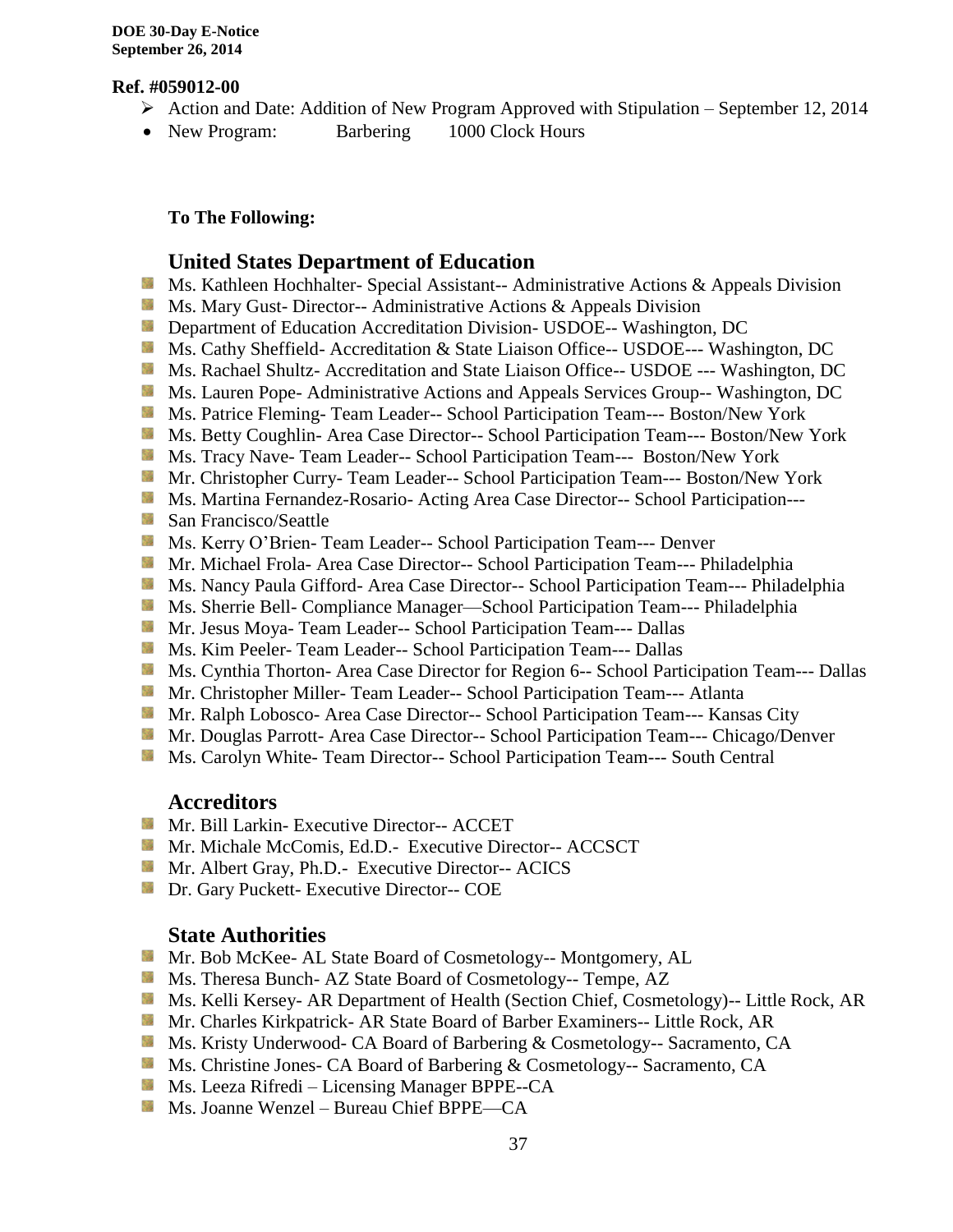- $M_s$ . Yvette Johnson Enforcement Chief BPPE CA
- Ms. Pamela Goens- CO Office of Barber & Cosmetology Licensure-- Denver, CO
- **Mr. Douglas Parrott- Area Case Director-- School Participation Team—Denver, CO**
- Ms. Janet Brancifort- CT Examining Board for Barbers, Hairdressers, & Cosmeticians-- Hartford, CT
- **Ms. Judy Letterman- DE Board of Cosmetology & Barbering-- Dover, DE**
- Mr. Clifford Cooks- DC Department of Consumer & Regulatory Affairs-- Washington, DC
- **Ms. Robyn Barineau- FL State Board of Cosmetology & Barbers Board-- Tallahassee, FL**
- **Mr.** Josh Waters- GA State Board of Cosmetology & GA Board of Barbers-- Macon, GA
- **Ms. Margaret Guerrero- Guam Board of Barbering & Cosmetology-- Mangilao, Guam**
- **Ms. Laureen Kai- HI Barbering & Cosmetology Department-- Honolulu, HI**
- 56 Ms. Tana Cory- ID Bureau of Occupational Licenses-- Boise, ID
- Ms. Valerie Fenske Idaho State Board of Education ID
- **Ms. Keri Ginger- IL Department of Financial & Professional Regulation-- Springfield, IL**
- **Ms.** Tracy Hicks- IN Professional Licensing Agency-- Indianapolis, IN
- Ms. Susan Reynolds- Iowa Board of Cosmetology Arts & Sciences—Des Moines, IA
- **Ms.** Chiquita C. Coggs- KS State Board of Cosmetology-- Topeka, KS
- Mr. H.R. Vacek- KS State Barber Board-- Topeka, KS
- **Mr. Charles Lykins- KY Board of Hairdressers & Cosmetologists-- Frankfort, KY**
- Mr. Steven Young- LA State Board of Cosmetology-- Baton Rouge, LA
- **Ms. Latrice Matthews- LA Board of Barber Examiners-- Baton Rouge, LA**
- **Ms. Geraldine Betts- ME Office of Professional & Occupational Regulation-- Augusta, ME**
- Mr. James Liddell ME Office of Professional & Occupational Regulation—Augusta, ME
- Mr. Robert Wood- MD State Board of Cosmetologists-- Baltimore, MD
- 59 Maryland State Board of Barbers- Baltimore, MD
- Ms. Helen Peveri- MA Board of Cosmetology-- Boston, MA
- Ms. Mary Jayne Fay, Ed.D.- MA Department of Education-- Malden, MA
- Ms. Linda Clewley- MI State Board of Cosmetology-- Lansing, MI
- **MS.** Gina Stauss- MN Board of Cosmetologist Examiners-- Minneapolis, MN
- **M** Minnesota Board of Cosmetologists Examiners –Minneapolis, MN
- Ms. Cynthia Johnson- MS State Board of Cosmetology--Jackson, MS
- Ms. Emily Carroll- MO State Board of Cosmetology-- Jefferson City, MO
- Mr. Dennis Clark- MT Board of Barbers & Cosmetologists-- Helena, MT
- Ms. Kris Chiles- NE State Board of Cosmetology Examiners-- Lincoln, NE
- **Nebraska Board of Barber Examiners- Lincoln, NE**
- Ms. Nadine Griego- NV State Board of Cosmetology-- Las Vegas, NV
- **Nevada State Board of Massage Therapy- Las Vegas, NV**
- Ms. Kathryn Wantuck- NH State Board of Barbering, Cosmetology, and Esthetics-- Concord, NH
- Mr. Jay Malanga- NJ Board of Cosmetology & Hairstyling-- Newark, NJ
- Ms. Antoinette Griego- NM State Board of Barbers & Cosmetologists-- Santa Fe, NM
- **Ms. Kathleen McCoy- NY Department of State-Division of Licensing Services-- Albany, NY**
- Ms. Carol Yates- NY State Education Department-Bureau of Proprietary School Supervision--Albany, NY
- Ms. Lynda Elliott- NC State Board of Cosmetic Art Examiners- Raleigh, NC
- Mr. Wayne Mixon North Carolina Board of Barber Examiners- Raleigh, NC
- **Ms. Sue Meier- ND State Board of Cosmetology-- Bismarck, ND**
- **Ms. Tona Stevenson- North Dakota State Board of Barber Examiners-- Dickenson, ND**
- Ms. Lori Pearson- Acting Executive Director-- OH State Board of Cosmetology--- Grove City, OH
- Ms. Sherry Lewelling- OK Board of Cosmetology-- Oklahoma City, OK